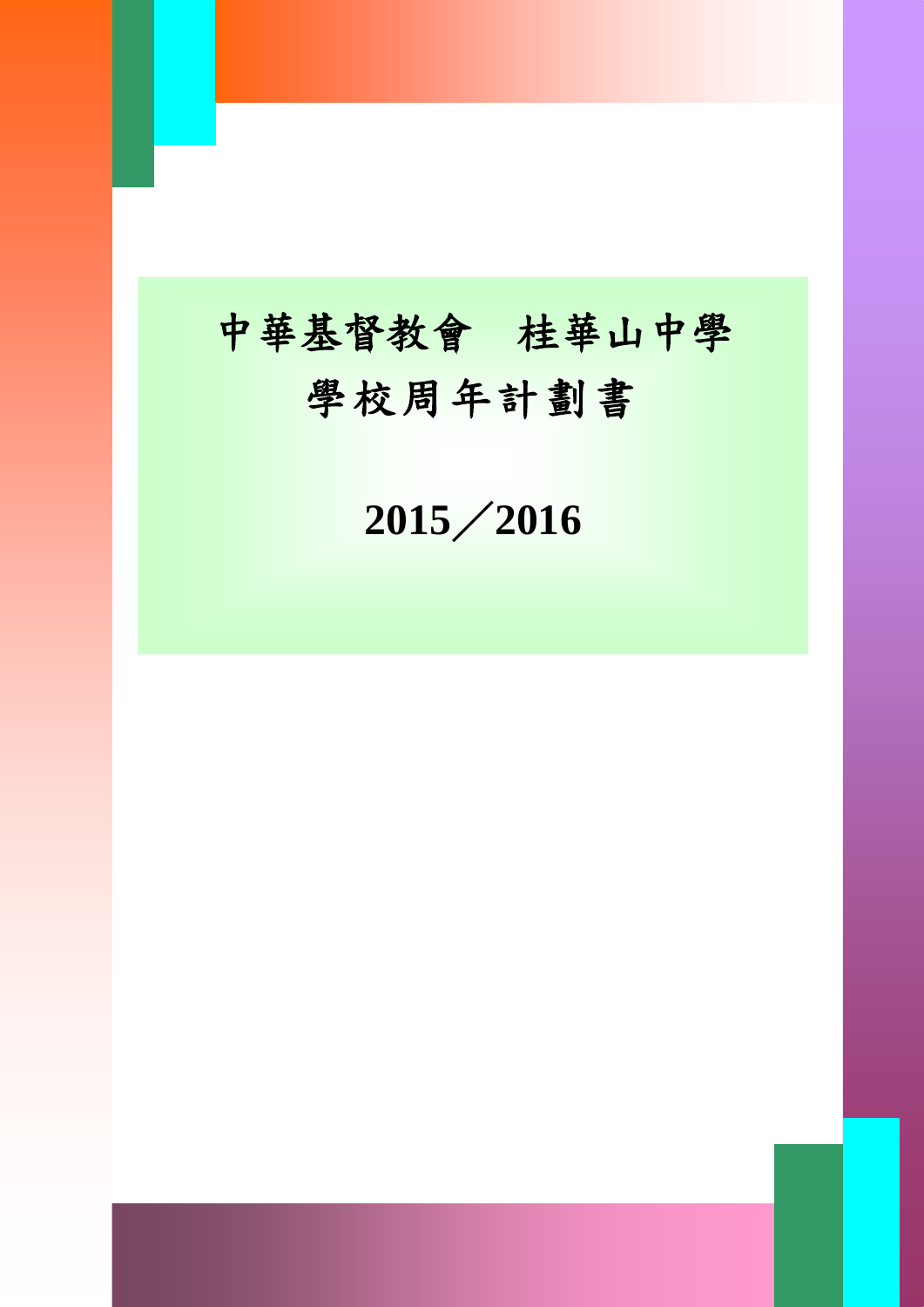# 中華基督教會 桂華山中學

**2015**/**2016** 年度 學校周年發展計劃書

## 目錄

| 1. 辨學宗旨與學校目標          | $2 - 3$       |
|-----------------------|---------------|
| $1.1$ 區會宗旨            |               |
| 1.2 本校辦學目標            | $\mathcal{R}$ |
| 2. 2015 / 2016 年度關注事項 |               |

#### **3. 2015**/**2016** 年度學校周年發展計劃 **5-11**

#### 附件

- i) 校本支援計劃津貼財政預算
- ii) 學習支援津貼財政預算
- iii) 資訊科技綜合津貼財政預算
- iv) 校本課後學習及支援計劃書
- v) 高中課程支援津貼計劃書
- vi) 學校發展津貼計劃書
- vii) 多元學習津貼計劃書
- viii) 支援非華語學生校本津貼計劃書
- ix) 生涯規劃教育津貼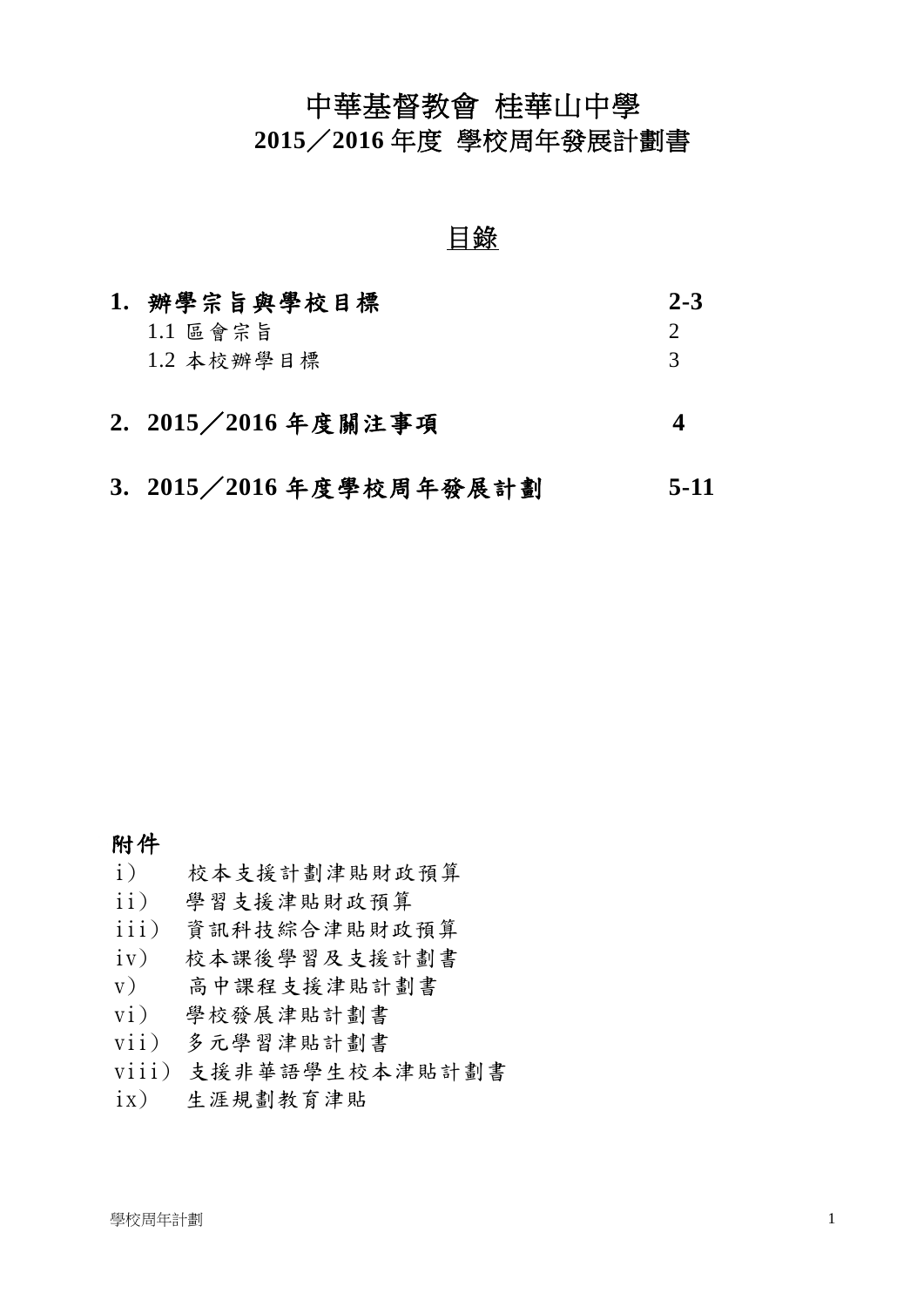## 辦學宗旨

#### **1.** 辦學宗旨與學校目標

本校是中華基督教會香港區會轄下的一間直屬中學,辦學精神以區會所制定的為 依歸。

#### 1.1 區會宗旨

下列為區會的辦學願景、使命宣言、核心價值及精神:

#### 願景

#### 使命宣言

並肩培育豐盛生命, 攜手見證基督大愛。 我們願以基督愛心為動力,以人為本的信 念,積極進取的態度;提供優質教育,啟發 學生潛能,分享整全福音;培育學生成為良 好公民、回饋社會、貢獻國家。

#### 核心價值

傳道服務、愛心關懷 有教無類、全人教育 積極進取、勇於承擔

#### 辦學精神

中華基督教會香港區會相信培育下一代是上帝交託給我們的使命,也是回應社會 的實際需要。本會的辦學目的是「透過學校、傳道服務」,以結合事奉上帝、見 證主道、服侍人群、造福社會、貢獻國家的信念去履行教育的神聖任務。又以基 督教訓,有教無類,以人為本的教育原則,提供多元化的教育服務,使不同學習 程度的青少年都能享有平等機會接受優質教育。

本會奉行的教育哲學是「全人教育」,肯定教育的真正意義在於生命的造就及人 格的建立。除培養青少年有優良品德、高雅情操與豐富學識外,亦致力啟發他們 不同的潛能及興趣,更期望青少年有健康的人生態度,正確的價值觀,及強烈的 社會意識;效法基督,嚮往公義,追求真理,得著豐盛的生命。

本會同意教育是一個不斷演變的過程,願意各屬校以積極進取的態度,盡力自我 提升,追求卓越,尋求革新,致力民主、開放,為這時代培養出勇於承擔、樂於 服務、甘於委身的良好公民。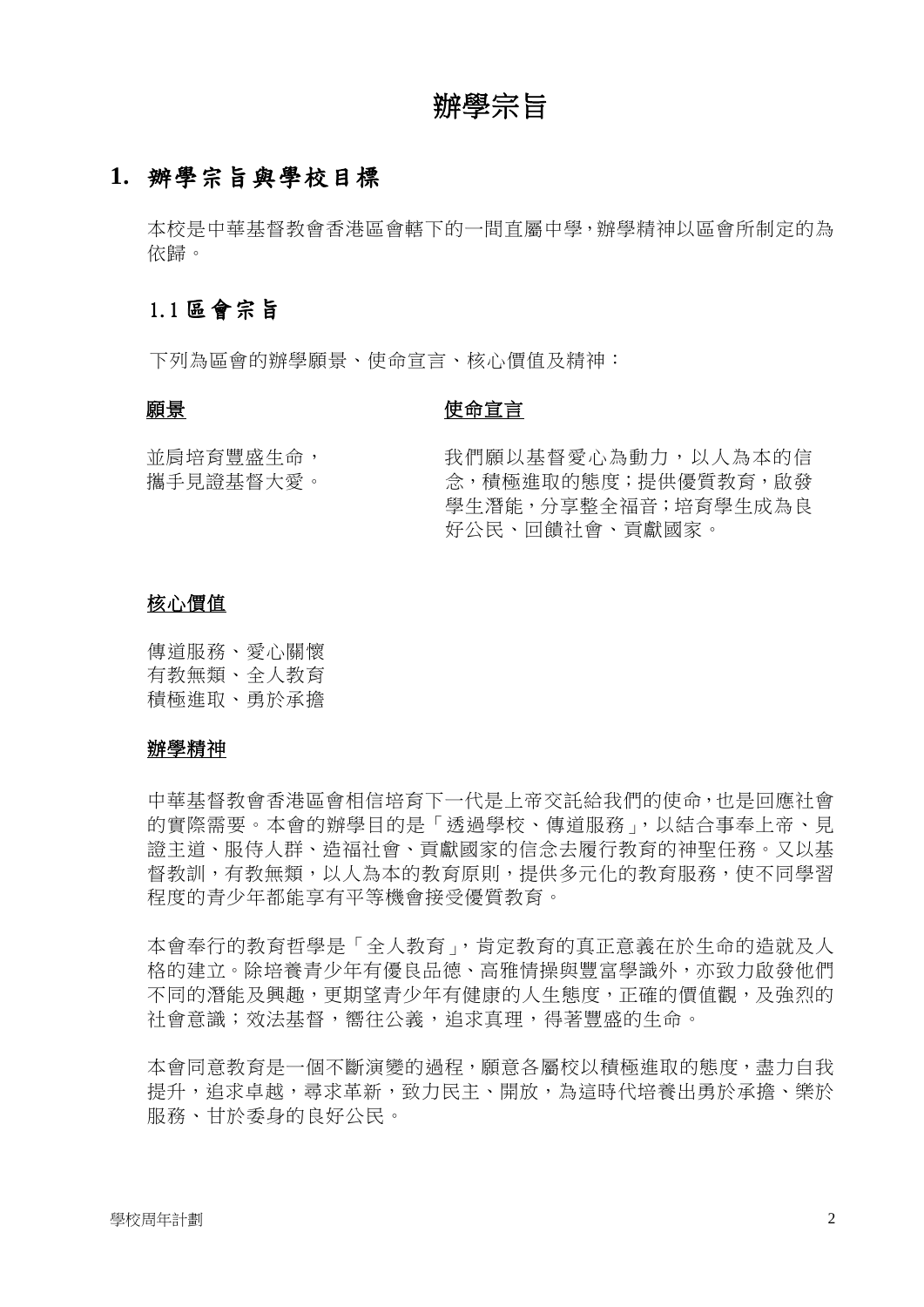#### 1.2 本校辦學目標

本校辦學目標如下:

- 1. 引導學生認識、了解和實踐基督的真理和教訓。
- 2. 幫助學生在讀、寫及計算能力方面建立穩固的基礎。
- 3. 幫助學生認識、接納和欣賞自己,建立健康的自我形像,包括自尊、自信和 學習上進心,發展自主和自律的精神。
- 4. 培養學生良好的品格和發展個人的道德觀及操守,使能尊敬師長、孝順父母、 友愛同儕、盡責守規、愛護環境,對學校、家庭和社會抱有歸屬感。
- 5. 鼓勵學生養成好學不倦的態度,勇於探索知識和明辨是非。
- 6. 幫助學生培養符合邏輯、獨立和有創意的思考,作理智的決定,解決問題, 以及應付壓力和面對轉變。
- 7. 幫助學生發揮潛能,在學業和課外活動上爭取良好成績。
- 8. 引導學生鍛練強健的體魄,養成健康的生活方式。
- 9. 培養學生的美感欣賞及創作能力。
- 10. 協助學生獲取與生活及就業有關的基本知識及技能。
- 11. 協助學生關心社會,國家及世界,培養他們對社會及國家的歸屬感和責任感, 服務社會及樂於助人的精神。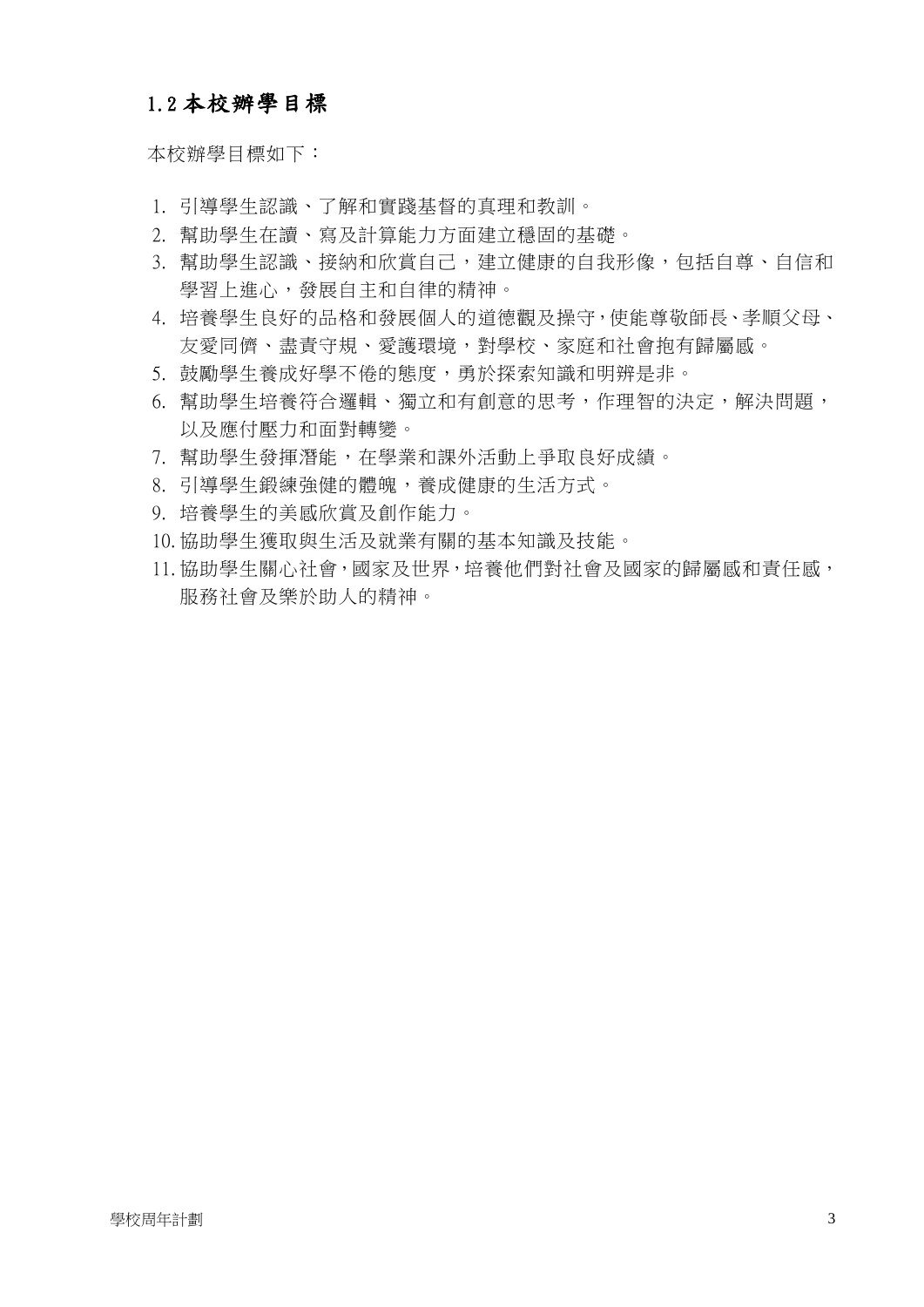# 中華基督教會桂華山中學 **2015**/**2016** 年度

**2013** 至 **2016** 年度學校發展方向:

以互動帶動學與教,關顧學生學習及成長差異,從而增強 學習效能

本年度關注事項

1.統整校本課程,照顧學生的多樣性

2.發展電子學習,促進學教的互動性

3.優化生涯教育,構建學生的前路觀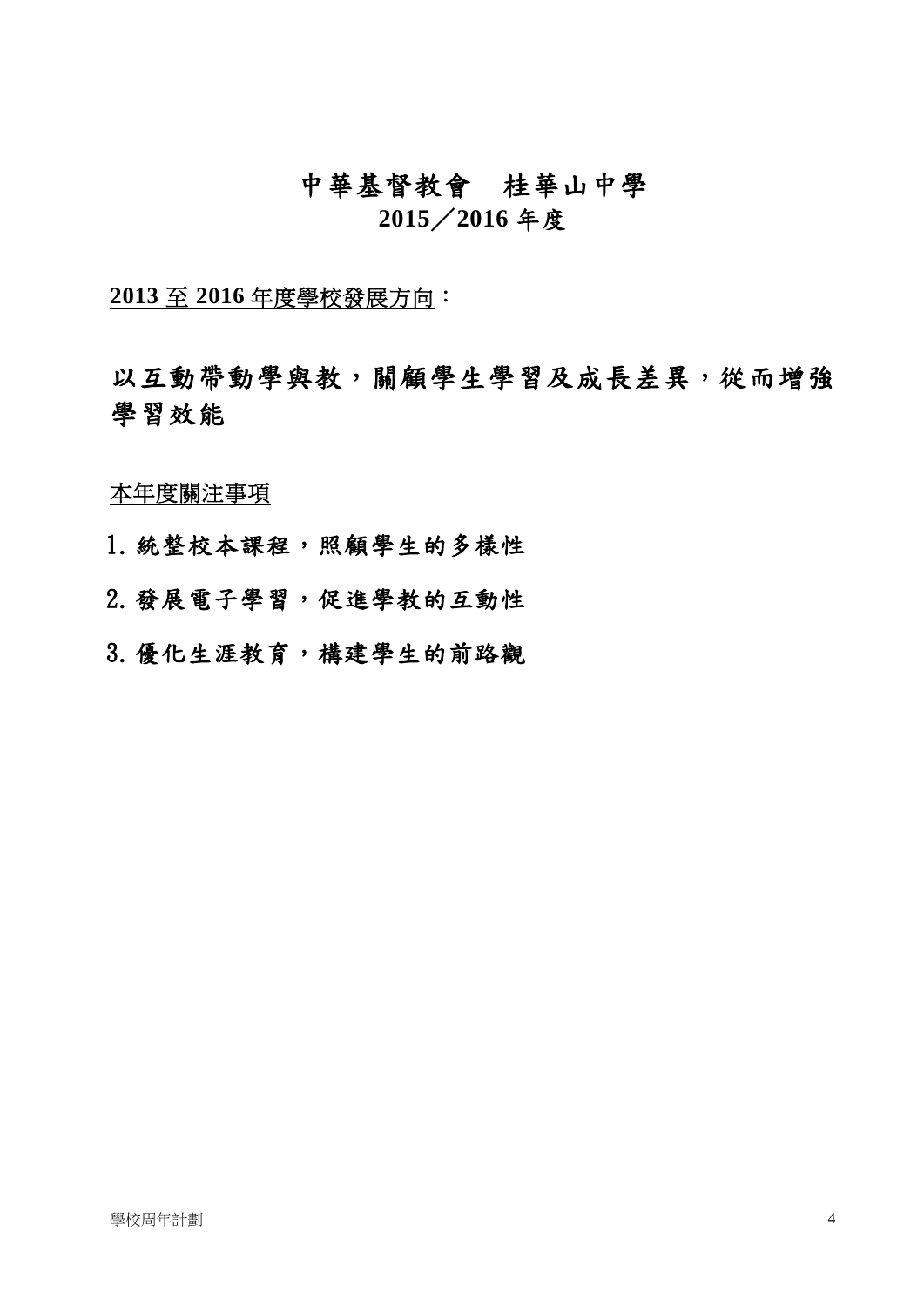# **1 .** 關注事項: 統整校本課程,照顧學生的多樣性

|    | 目標                                                    | 策略                                                                                                     | 成功準則                                                                                                                          | 評估方法                                                                                   | 時間表                | 負責人                        | 所需資源 |
|----|-------------------------------------------------------|--------------------------------------------------------------------------------------------------------|-------------------------------------------------------------------------------------------------------------------------------|----------------------------------------------------------------------------------------|--------------------|----------------------------|------|
| 1. | 透過校本課程 1.1<br>規劃,包括課程 <br>組織及教學策<br>略,照顧有不同<br>需要學生的學 | 各科因應非華語學<br>童的學習需要,規劃<br>本科非華語學童課<br>程。                                                                | 80%主科及選修科完成非 1.1<br>1.1<br>華語學童課程統整文件並<br>上載於學校伺服器                                                                            | 科組文件                                                                                   | 9/2015 至<br>7/2016 | 各科科<br>$ 1.1\rangle$<br>主任 |      |
|    | 能力及提升學<br>與教的質素。                                      | 習動機、興趣和 1.2 各科訂定科本教學常 1.2.1<br>規,包括「一、三、<br>五」策略,令課堂有<br>突出的『示範』作<br>用,讓有不同學習需 1.2.2<br>要的學生也有所得<br>著。 | 70%科主任編訂教學<br>常規,並於科務會議中 <br>作出分享及檢討成效<br>70%觀課者 (上學期交 1.2.2<br>流式觀課及下學期評核<br>式觀課)認同課堂有『示<br>範』作用<br>1.2.3 70% 受訪學生認同教師 1.2.3 | 科本教師 9/2015 至<br> 1.2.1 <br>手冊及會   7/2016<br>議紀錄<br>觀課表<br>(學與教<br>主要優點<br>部分)<br>教學情況 |                    | 1.2 各科科<br>主任              |      |
|    |                                                       |                                                                                                        | 的課堂教學效能較以往<br>有所提升                                                                                                            | 調査表                                                                                    |                    |                            |      |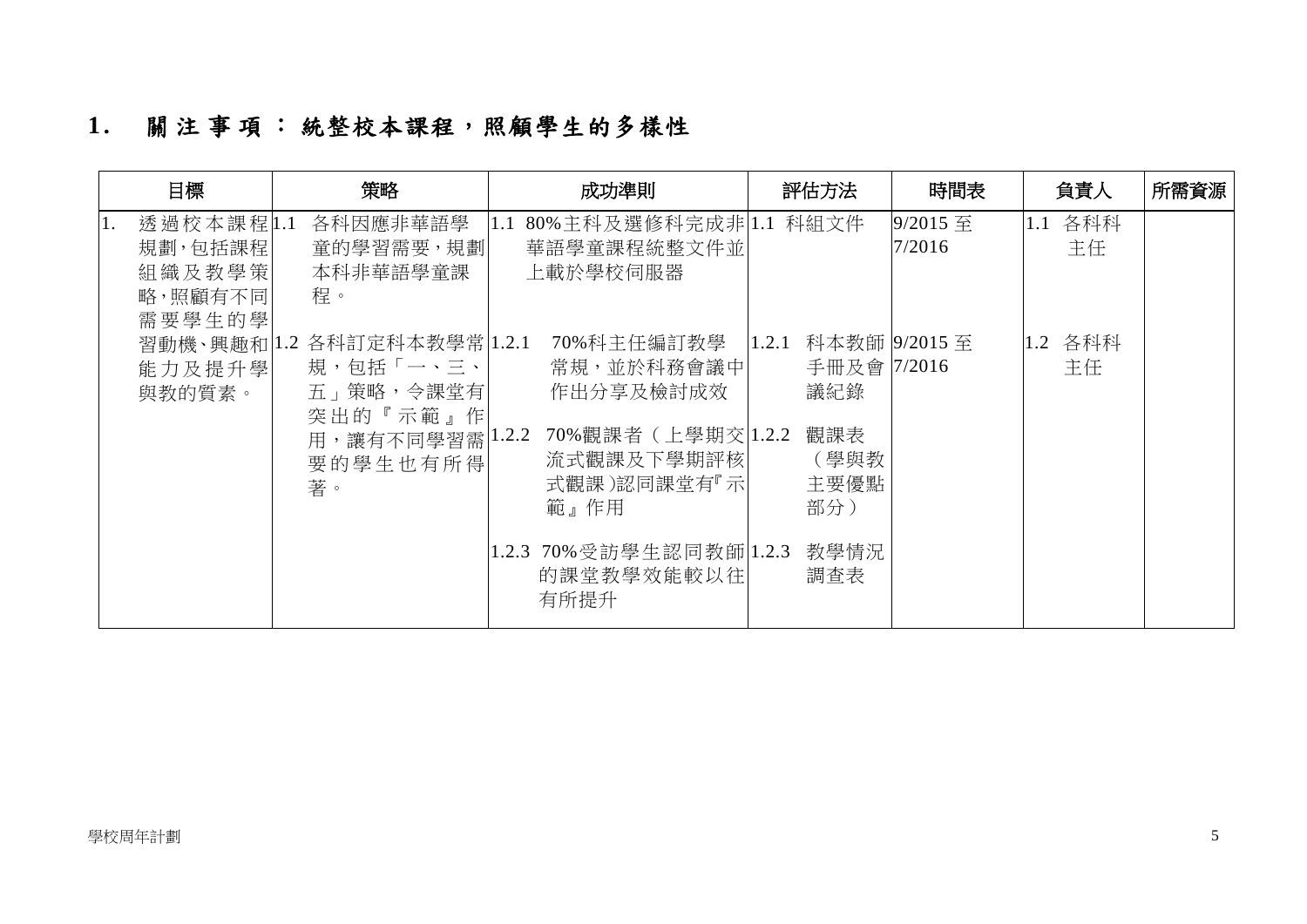|    | 目標                                                | 策略                                                                                               |       | 成功準則                                                                                | 評估方法                                         | 時間表 | 負責人           | 所需資源 |
|----|---------------------------------------------------|--------------------------------------------------------------------------------------------------|-------|-------------------------------------------------------------------------------------|----------------------------------------------|-----|---------------|------|
| 2. | 優化照顧學習<br>差異的策略,包 <br>括課業、學習評<br>估及預習策<br>略,照顧學生學 | 2.1 各科訂定科本預習<br>策略,協助學生建立 <br>學習習慣,促進有不 <br>同學習進度的學生                                             | 2.1.1 | 70%科主任編訂科本預2.1.1<br>習政策,並於科務會議 <br>中作出分享及檢討成效 <br>有效學習,從而照顧 2.1.2 70%受訪學生認同預習 2.1.2 | 科本教師 9/2015 至<br>手冊及會  7/2016<br>議紀錄<br>教學情況 |     | 2.1 各科科<br>主任 |      |
|    | 習的多樣性。                                            | 差異。                                                                                              |       | 能照顧學習差異,拉近 <br>成績差距                                                                 | 調査表                                          |     |               |      |
|    |                                                   | 2.2各科制定多元化的評  2.2.1 70%科主任編訂評估政 2.2.1 科本教師  9/2015 至 <br>估政策,包括課業及  <br>測考的不同層次,以 <br>及師評、自評、互評、 |       | 策,並於科務會議中作 <br>出分享及檢討成效                                                             | 手冊及會 7/2016<br>議紀錄                           |     | 2.2 各科科<br>主任 |      |
|    |                                                   | 家長評等不同形式,  2.2.2<br>促進不同需要學生的<br>學習效能。                                                           |       | 50%科目在本科中選定 2.2.2<br>最少有一類課業設有挑<br>戰題                                               | 查閱學生<br>課業評估<br>表(教師<br>自評及整<br>體意見部<br>分)   |     |               |      |
|    |                                                   |                                                                                                  |       | 2.2.3 50%科目在本科中選定 2.2.3<br>最少有一類課業設有多<br>元化的評估形式                                    | 同上                                           |     |               |      |
|    |                                                   |                                                                                                  |       | 2.2.4 50%科目在本科測考卷 2.2.4 測考卷<br>中列明題目的不同層次                                           |                                              |     |               |      |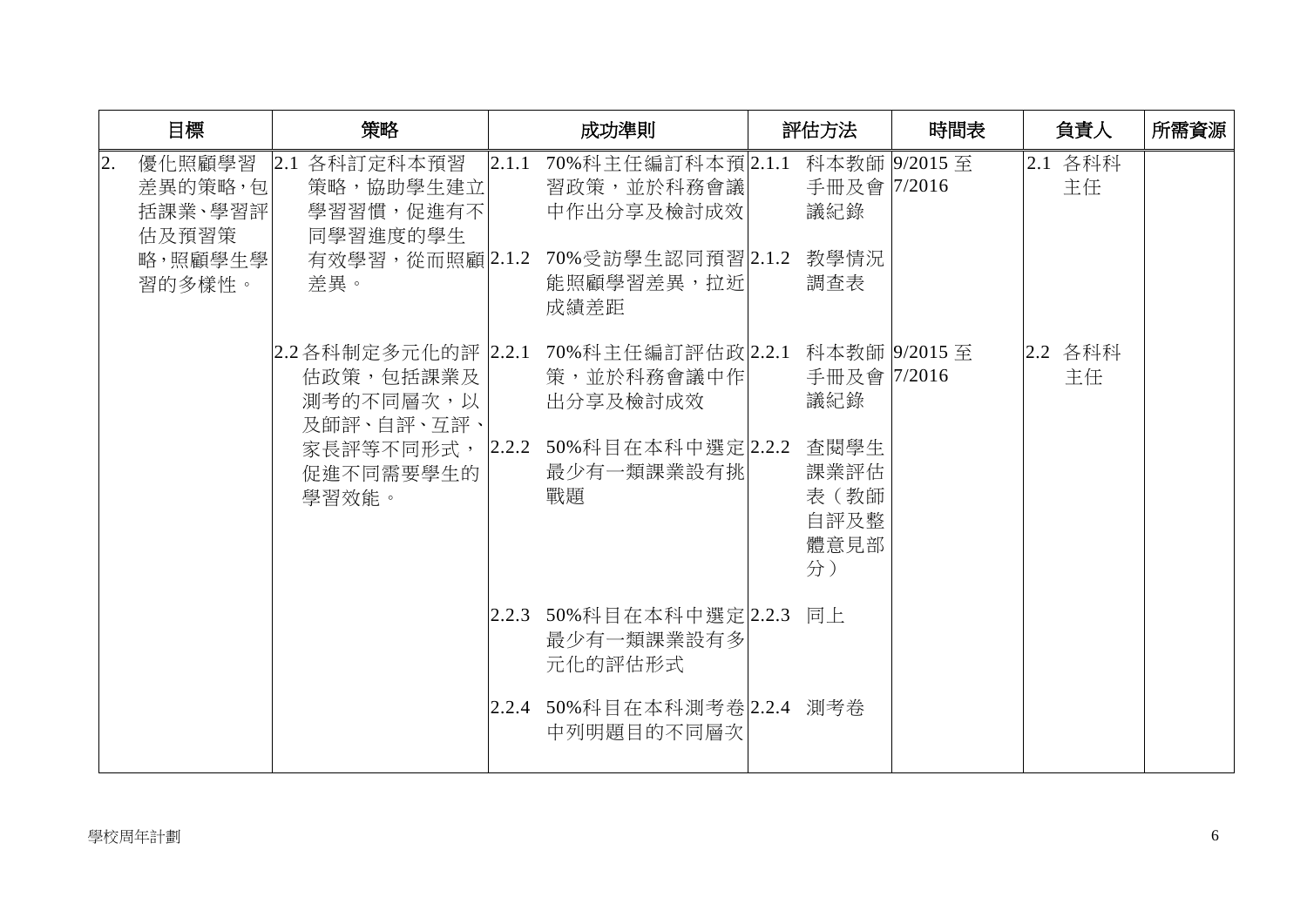| 2. 關注事項:發展電子學習,促進學教的互動性 |  |
|-------------------------|--|
|-------------------------|--|

| 目標                                            | 策略                                                                                                       | 成功準則                                                                                                                       | 評估方法                                                    | 時間表                   | 負責人                                                          | 所需資源                                   |
|-----------------------------------------------|----------------------------------------------------------------------------------------------------------|----------------------------------------------------------------------------------------------------------------------------|---------------------------------------------------------|-----------------------|--------------------------------------------------------------|----------------------------------------|
| 透過構建無線網1.1<br>絡設施及教師專<br>業發展為電子學<br>習作充分準備。   | 建立全校課室無線 1.1<br>網絡基建設施,學生<br>透過流動裝置進行<br>雷子壆習。                                                           | 70%以上學生曾透過流 1.1<br>動裝置進行電子學習                                                                                               | 調查學生使<br>用流動裝置<br>參與學習情<br>況                            | 9/2015<br>至<br>7/2016 | 資訊科技<br>1.1<br>互動學習<br>委員會                                   | 無線網絡:<br>\$48,530<br>流動裝置:<br>\$69,400 |
|                                               | 1.2 透過教師培訓,提升 1.2.1 <br>教師在電子學習方<br>面的教學效能,協助<br>他們了解如何善用<br>資訊科技促進學與<br>教,期望最終能增加<br>教師使用流動裝置<br>教學的信心。 | 80%以上教師參與電 1.2.1<br>子學習工作坊及他校<br>觀課及交流<br>70%以上教師對善用 1.2.2<br>1.2.2<br>資訊科技促進學與教<br>的信心有所提升                                | 統計教師<br>參與培訓<br>情況<br>調查教師<br>對資訊科<br>技促進學<br>與教的信<br>心 |                       | 1.2 資訊科技<br>互動學習<br>委員會、教<br>師專業發<br>展委員會                    |                                        |
| 善用資訊科技及2.1<br> 2.<br>電子學習工具,<br>促進學與教的互<br>動。 | 各科在課程內加入2.1.1<br>電子學習元素,並透<br>過課堂電子學習提<br>升學生學習興趣,增<br>加課堂的互動性,促 $[2.1.2]$<br>進教學效能。                     | 70%以上科目在課程 2.1.1<br>中加入電子學習政策<br>全體教師至少一次在 2.1.2<br>課堂教學加入電子學<br>習元素 (例如 iLap、<br>應用程式或翻轉教<br>室),讓學生透過流動<br>裝置進行互動學習活<br>動 | 統計各科<br>課程文件<br>收集及檢<br>視教案                             | 9/2015<br>至<br>7/2016 | $\vert$ 2.1 資訊科技 liLap 服務年<br>委員會、教<br>委員會、教<br>師專業發<br>展委員會 | 互動學習費: \$33,000                        |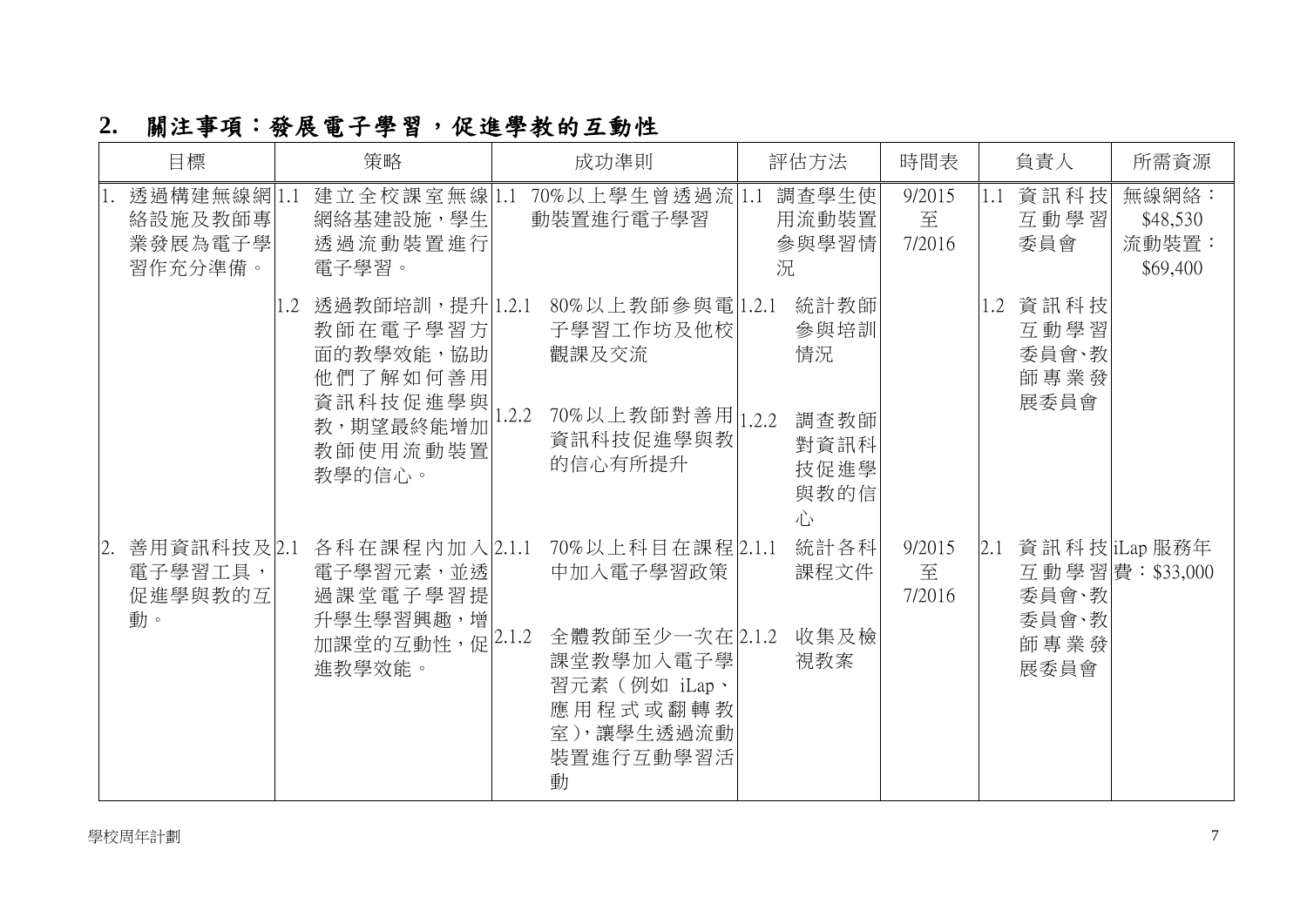| 目標                                                                   | 策略                                                                                | 成功準則                                                                 | 評估方法                                           | 時間表                   | 負責人                                                               | 所需資源 |
|----------------------------------------------------------------------|-----------------------------------------------------------------------------------|----------------------------------------------------------------------|------------------------------------------------|-----------------------|-------------------------------------------------------------------|------|
| 為教師推行的電 3.1<br>3.<br>子教學提供硬件<br>及軟件的支援及<br>協助,並由中央<br>統籌備存教學資 <br>源。 | 由資訊科技組同事 3.1<br>協助及支援教師進<br>行電子教學工作。<br>「學習管理系 3.2<br>透過<br>統」把學習應用程式<br>及資源有效管理。 | 70%以上教師認為支援 3.1<br>電子學習措施有幫助<br>80%以上教師的電子學 3.2<br>習資源及成果成功收集<br>及保存 | 調査教師<br>對支援電子<br>學習滿意度<br>統計保存教<br>師教學資源<br>數量 | 9/2015<br>至<br>7/2016 | 資訊科技<br>3.1<br>互動學習<br>委員會<br>資訊科技<br>3.2<br>互動學習<br>委員會(李<br>碧玉) |      |
|                                                                      | 「流動裝置管 3.3<br>透過<br>3.3<br>理」有效管理及維護<br>流動裝置。                                     | 80%以上教師滿意中央 3.3<br>管理流動裝置的行政安<br>排                                   | 調查教師<br>對流動裝置<br>管理滿意度                         |                       | 資訊科技<br>3.3<br>互動學習<br>委員會(胡<br>智皓)                               |      |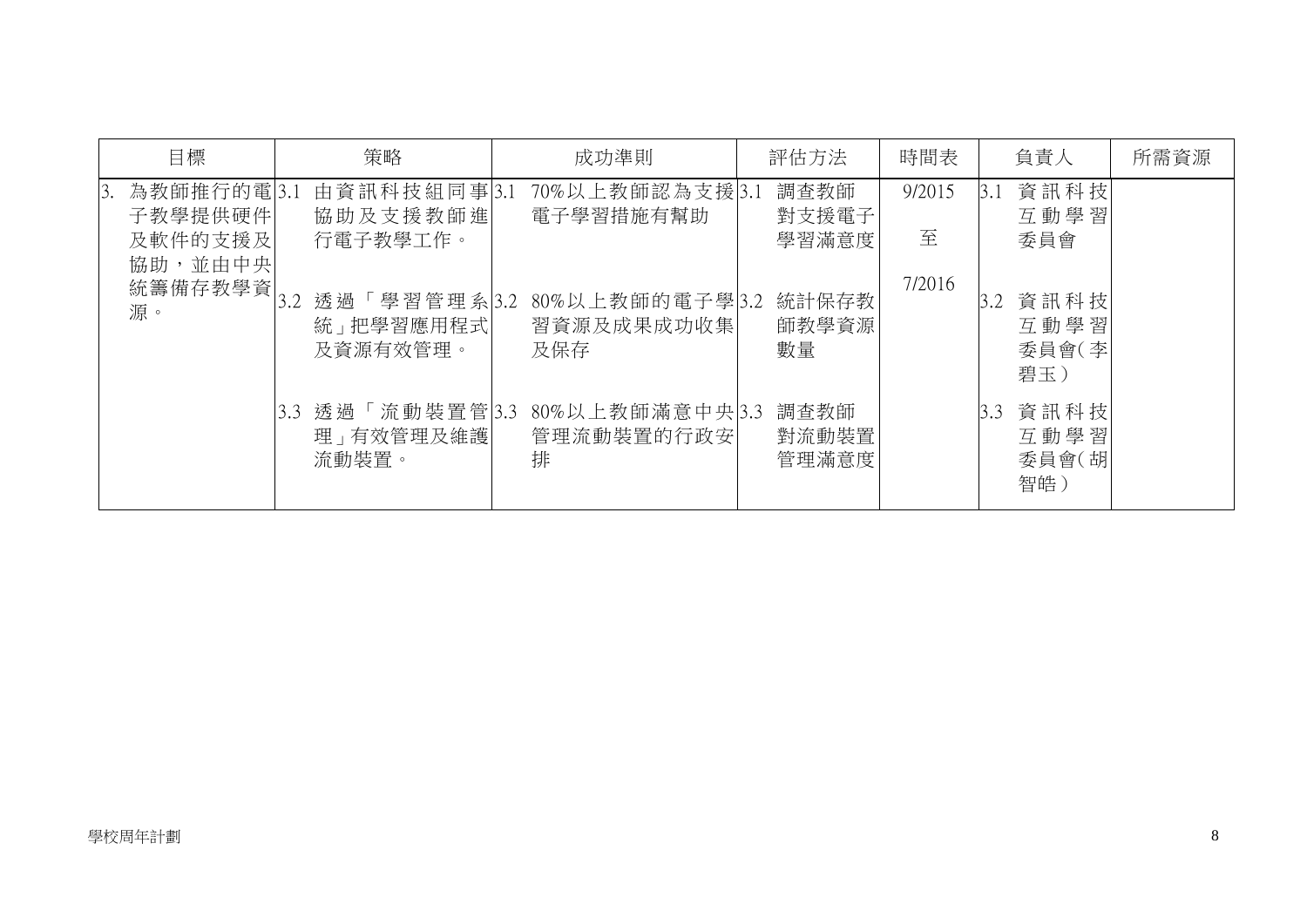# 3. 關注事項:優化生涯教育,構建學生的前路觀

| 升學就業<br>1. 有系統地及<br>1.1 完成優化各級<br>1.1 生涯教育框架<br>優化生涯規劃階段性發展<br>1.1<br>$\bullet$<br>9/2015 至<br>\$45,000<br>輔導委員<br>階段性地發展<br>策略目標及框架:<br>生涯教育<br>文件<br>6/2016<br>會<br>各級生涯規劃<br>教育,協助學 <br>能認識自我(能力、抱負、<br>訓育委員<br>生認識自己,了<br>會<br>興趣)<br>解工作世界,進  <br>提升人際關係、生活技<br>輔導委員<br>$\bullet$<br>而及早為升學<br>巧、求職技巧、<br>會<br>/職業規劃作 <br>培養正面工作/學習態<br>課外活動<br>$\bullet$<br>委員會<br>好準備<br>度<br>發揮潛能<br>宗教、德育<br>認識升學/就業途徑<br>及典禮委<br>員會/家長<br>認識學科/行業知識<br>教師會<br>作出明智及負責任抉擇<br>校友會<br>$\bullet$ | 目標 | 策略 | 成功準則 | 評估方法 | 時間表 | 負責人 | 所需資源 |
|----------------------------------------------------------------------------------------------------------------------------------------------------------------------------------------------------------------------------------------------------------------------------------------------------------------------------------------------------------------------------------------------------------------------------------------------------------------------------------------|----|----|------|------|-----|-----|------|
| 校外聯繫<br>$\bullet$<br>教務委員<br>1.2. APASO 顯示同<br>1.2 籌辦立志定標攀石日、個人<br>1.2. 統計及分析<br>會<br>學的人生目標、目<br>制定目標活動、班際達標<br>級主任<br>APASO 調査結果<br>標設定項目高於<br>比賽,讓學生明白制定目<br>及班主任<br>往年的數值。<br>標的重要                                                                                                                                                                                                                                                                                                 |    |    |      |      |     |     |      |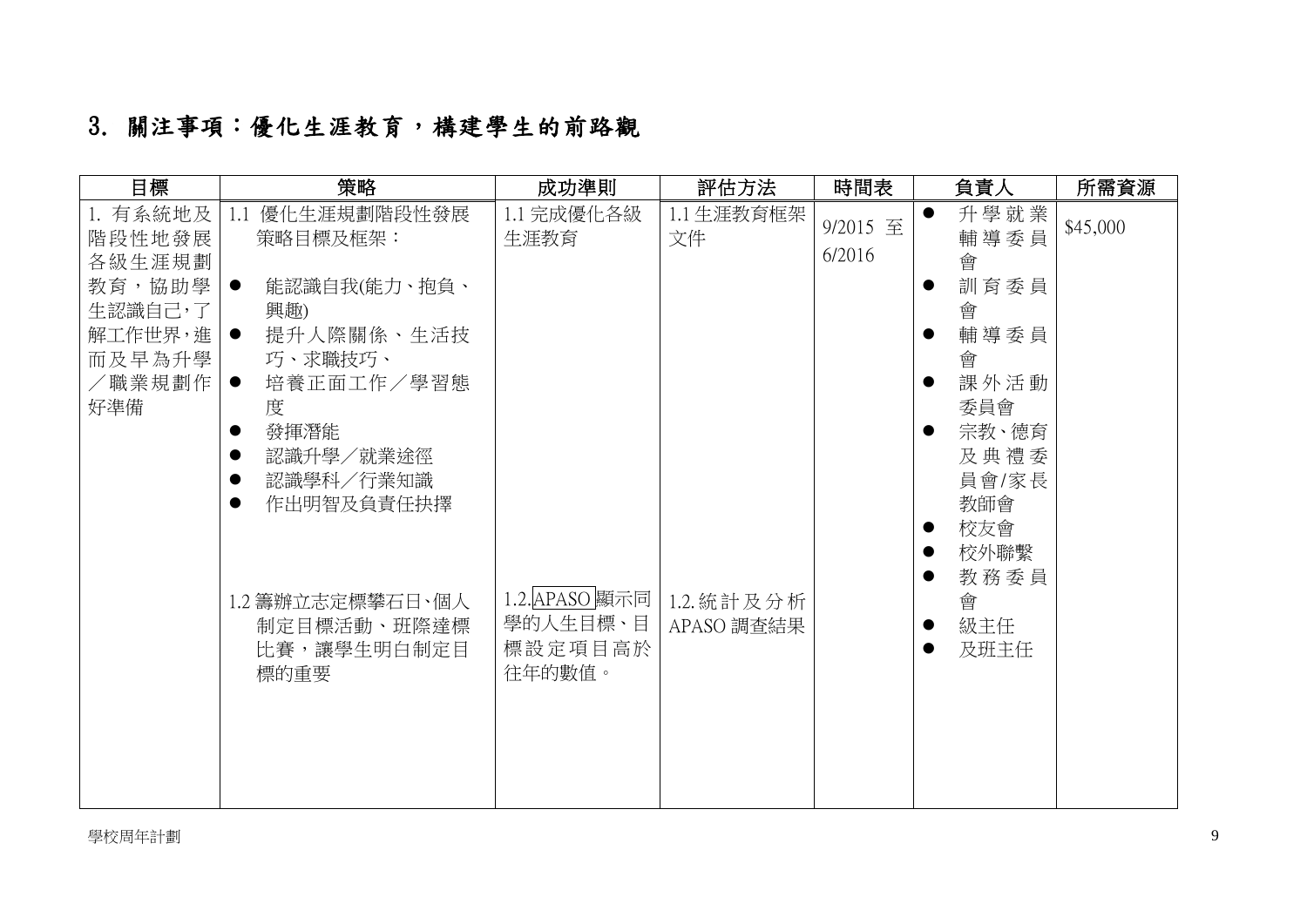|        | 1.3 優化初中生命導師計劃、中 | 1.3.1.      | 1.3.1. 參與學生的 |  |  |
|--------|------------------|-------------|--------------|--|--|
|        | 四中五生涯規劃小組活       | 80%參與學生認    | 回饋           |  |  |
|        | 動、畢業年的生命導師計      | 同活動有助其找     |              |  |  |
|        | 劃;舉辦升學及就業講       | 到將來發展的方向    |              |  |  |
|        | 座,又安排職場參觀或在      |             |              |  |  |
|        | 職體驗活動;開設職業導      | 1.3.2       | 1.3.2        |  |  |
|        | 向的課外活動如化妝        | APASO 顯示同學  | 統計及分析        |  |  |
|        | 班、山藝訓練證書課程       | 對事業的期望高     | APASO 調査結果   |  |  |
|        | 等,讓同學能了解升學的      | 於往年的數值。     |              |  |  |
|        | 途徑及各行各業的工作情      |             |              |  |  |
|        | 況。               |             |              |  |  |
|        |                  |             |              |  |  |
|        | 1.4 協助學生建立「學習歷程檔 | 1.4.1.學生每年至 | 1.4.1 學習歷程檔  |  |  |
|        | 案   累積及存錄本年度的重   | 少一次檢視自己     | 案            |  |  |
|        | 要學習項目,既有助學生將     | 的學習狀況       |              |  |  |
|        | 來升學就業時供僱主或升學     |             |              |  |  |
|        | 收生參考,亦可作為學生建     | 1.4.2.      | 1.4.2        |  |  |
|        | 立前路觀的重要工具。       | KPM 顯示學生對   | 统計及分析 KPM    |  |  |
|        |                  | 學校的熊度中的     | 調査結果         |  |  |
|        |                  | 成就感、機會、經    |              |  |  |
|        |                  | 歷、整體滿足感等    |              |  |  |
|        |                  | 項目高於往年的     |              |  |  |
|        |                  | 數值          |              |  |  |
|        |                  |             |              |  |  |
|        |                  |             |              |  |  |
|        |                  |             |              |  |  |
|        |                  |             |              |  |  |
|        |                  |             |              |  |  |
|        |                  |             |              |  |  |
| 學校周年計劃 |                  |             |              |  |  |
|        |                  |             |              |  |  |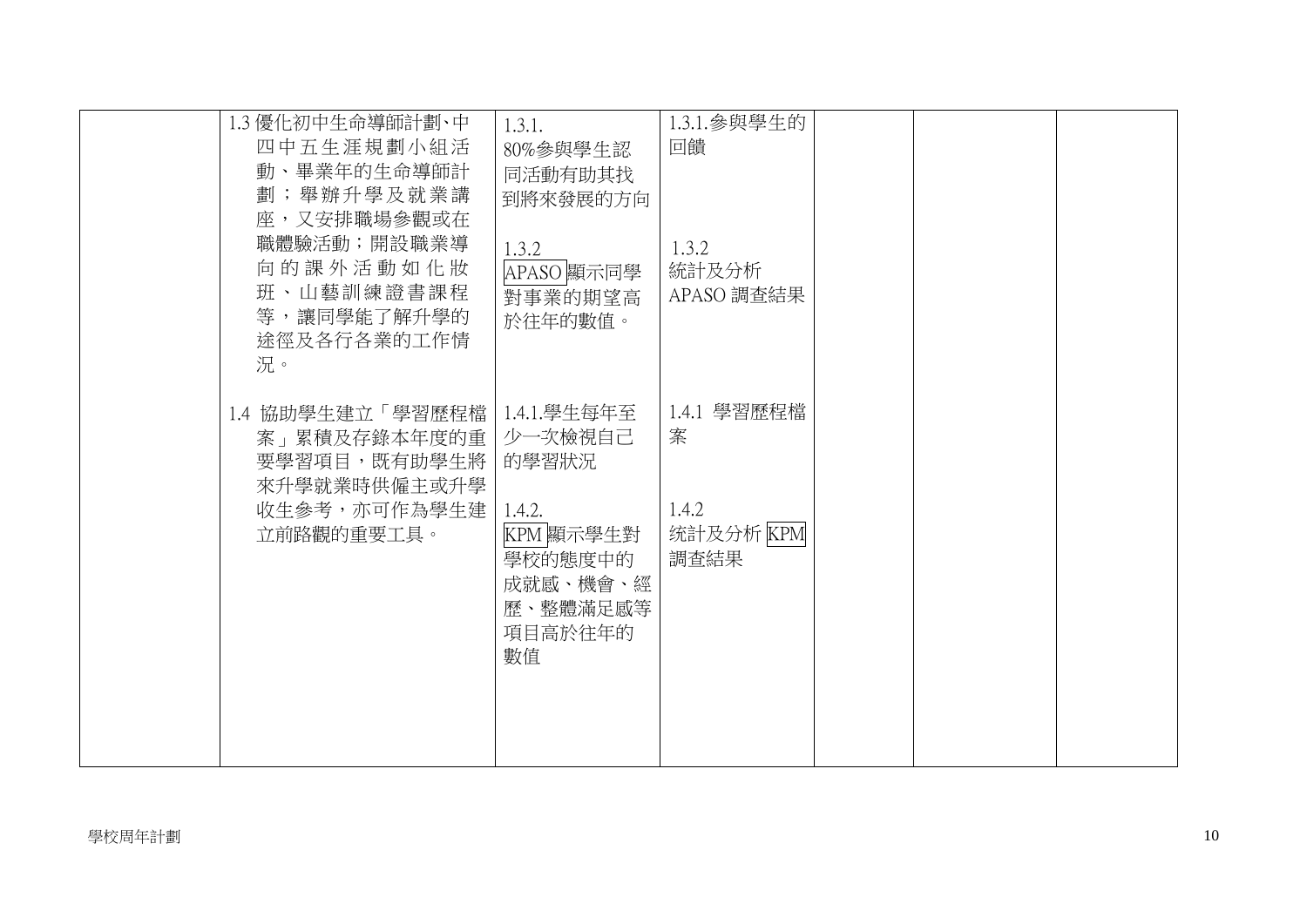| 目標      | 策略               | 成功準則         | 評估方法       | 時間表      | 負責人               | 所需資源     |
|---------|------------------|--------------|------------|----------|-------------------|----------|
| 2. 透過不同 | 2.1. 初中成長策略      | 2.1 APASO 顯示 | 2. 統計及分析   | 9/2015 至 | 訓育委員<br>$\bullet$ |          |
| 的培訓活    |                  | 初中同學的堅       | APASO 調査結果 | 7/2016   | 會                 | \$70,000 |
| 動,讓學生能  | 初中培訓目標: 愛自己、愛家庭、 | 毅、尊重他人、      |            |          | 輔導委員              |          |
| 從自己出    | 愛學校              | 道德操守、項目      |            |          | 會                 |          |
| 發,由近而   | 品質目標:堅毅、尊重       | 高於往年的數       |            |          | 課外活動              |          |
| 遠,逐步拓寬  |                  | 值。           |            |          | 委員會               |          |
| 自己的眼    | 籌劃衝浪計劃、馬拉松、積極    |              |            |          | 宗教、德育             |          |
| 界,培養堅   | 人生計劃、禮貌週、生活營、    |              |            |          | 及典禮委              |          |
| 毅、關愛、承  | 宗教營、清潔比賽、周會等     |              |            |          | 員會/家長             |          |
| 擔精神、尊重  |                  |              |            |          | 教師會               |          |
| 等不同的素   |                  |              |            |          | 升學就業              |          |
| 質,终而構建  | 2.2.高中成長策略       | 2.2 APASO顯   |            |          | 輔導委員              |          |
| 影響其前路   |                  | 示高中同學的       |            |          | 會                 |          |
| 發展的重要   | 高中培訓目標:愛社會、愛國家、  | 關愛、承擔精       |            |          | 級主任及              |          |
| 價值觀     | 愛世界              | 神、道德操        |            |          | 班主任               |          |
|         | 品質目標:關愛、承擔精神     | 守、領導才能       |            |          | 校友會               |          |
|         |                  | 對國家的義        |            |          | 教務委員              |          |
|         | 籌劃領袖訓練、義工服務、捐    | 務、對國家的       |            |          | 會                 |          |
|         | 血、升旗禮、升旗後講話、交流   | 情感、全球公       |            |          | 校外聯繫              |          |
|         | 團、周會等            | 民、對國家的       |            |          |                   |          |
|         |                  | 態度項目高於       |            |          |                   |          |
|         |                  | 往年的數值。       |            |          |                   |          |
|         |                  |              |            |          |                   |          |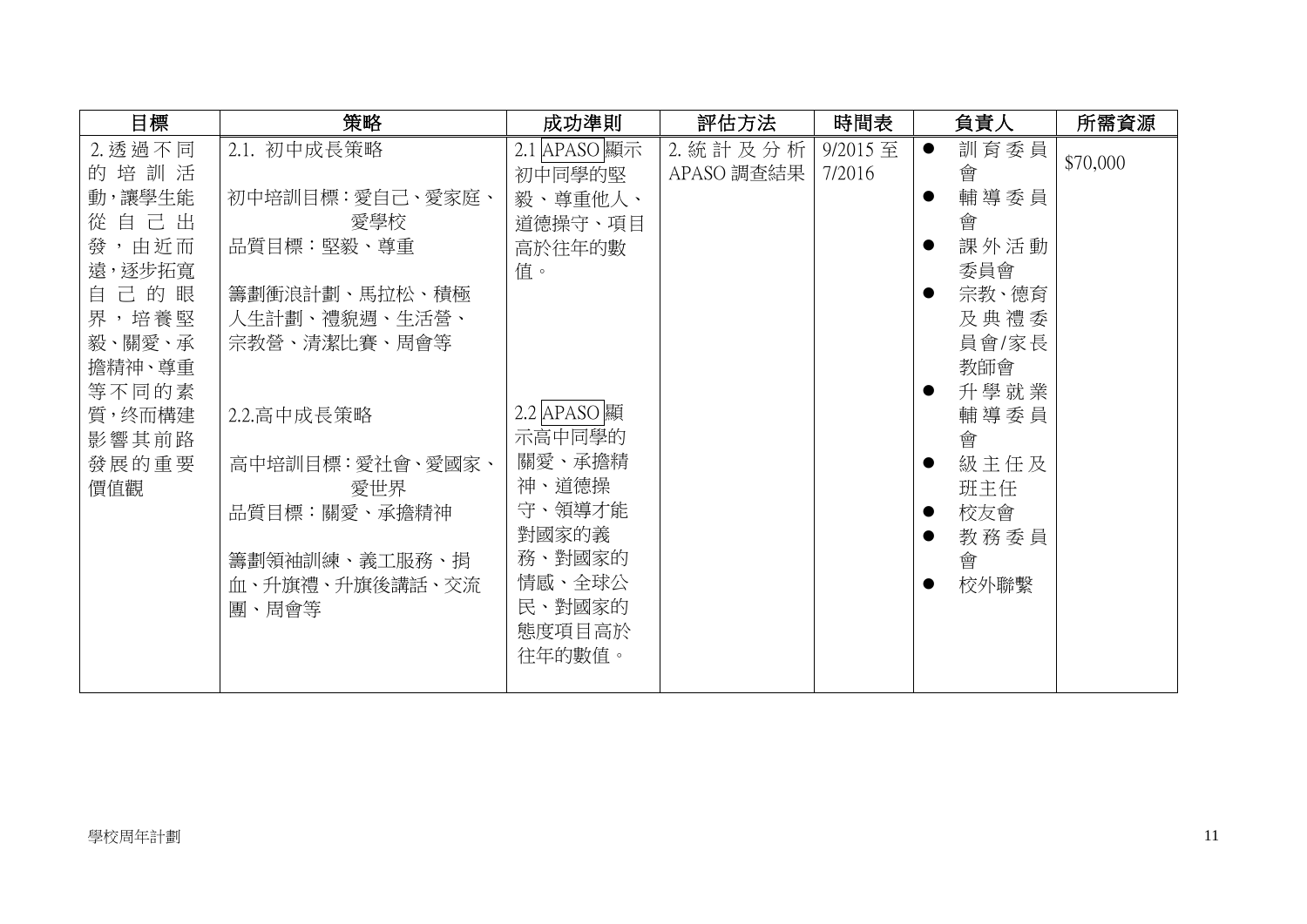#### School-based After-school Learning and Support Programme  $2015 \sim 2016$ **The Proposal**

- **(I) Aim:** The aim of this scheme is to develop the abilities of our students in different areas, such as communications with parents, teachers as well as peer groups, and the control of emotions. The scheme also aims to facilitate our students' whole-person development and personal growth. Through this scheme, we expect to achieve the following:
	- 1. To build up students'self-confidence in coping with their daily lives and studies.
	- 2. To improve students'social skills to communicate with their peer groups and adults.
	- 3. To improve students'self-determination and self-esteem, and develop their self-efficacy.
	- 4. To provide recognition of positive behaviour.
	- 5. To promote students' moral competence.
	- 6. To promote students' emotional competence.
	- 7. To provide learning support to strengthen students' academic performance.
- **(II) Target Group:** Students from low-income families.
- **(III) Content:** To fulfill the purpose of the scheme, the following programmes will be organized :
	- (1) **Rock climbing** : This activity offers opportunities for students to experience peer support in accomplishing a task that needs not only physical strength but also determination and perseverance. The activity will also enhance students' self-esteem that comes from the successful experience.
	- (2) **Learning skill workshops** : Workshops will be organized for students in F.1 and F.2. They will have the chance to work together with peers in discussions and accomplishing learning tasks. The workshops will help them cope with their studies more effectively with the strategies acquired.
	- (3) **Enhancement courses of English, Mathematics and other subjects**: These programmes offer support to students who lack family support in improving their academic performance.
	- (4) **Other after-school activities** : The funding will also offer support to students from low-income families to take part in other learning activities after school.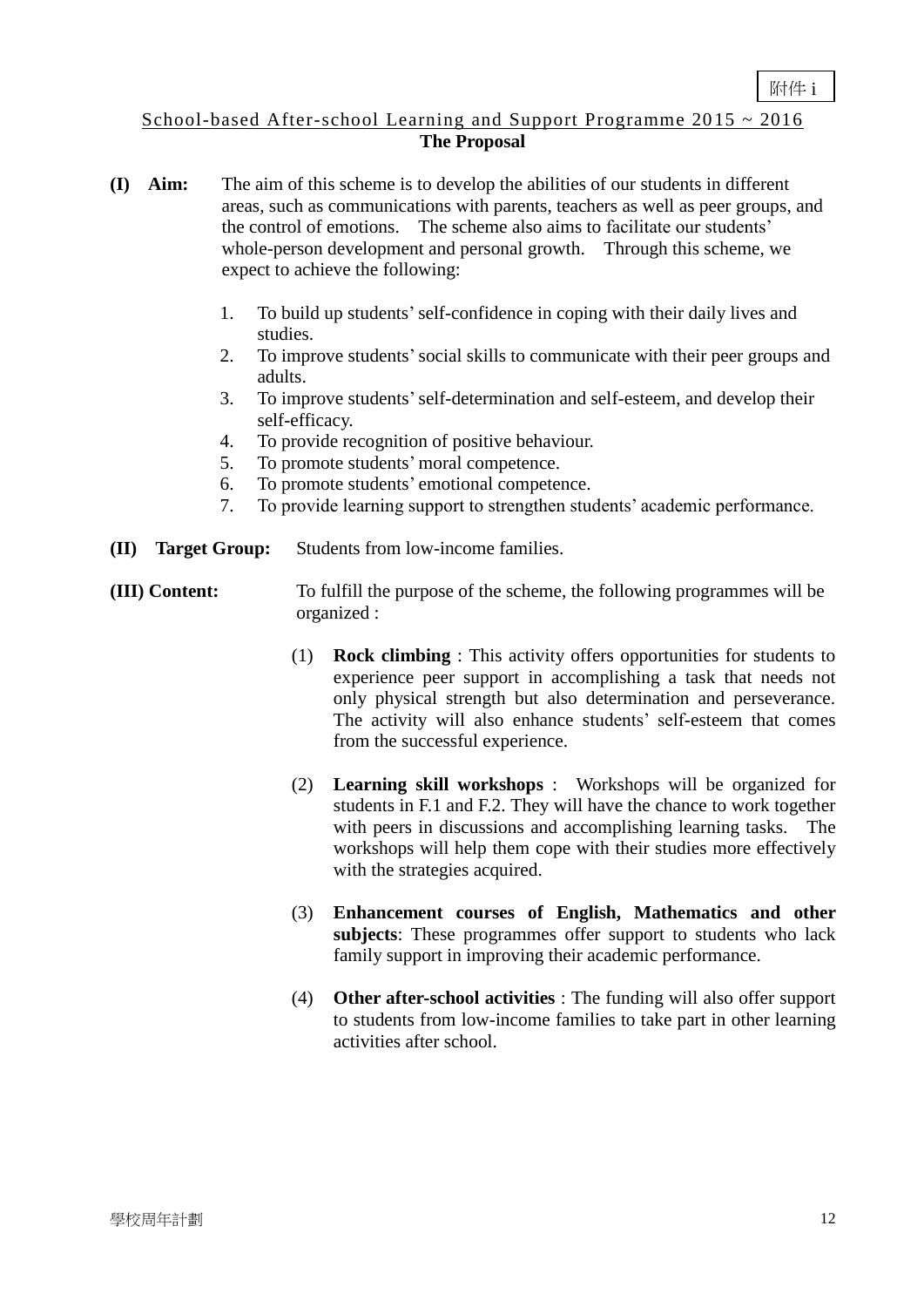#### **Summary of the scheme:**

| Month/Year                       | <b>Target Group</b> | Activity / Programme                                                                   | Proposed<br><b>Budget</b><br>HK\$ |
|----------------------------------|---------------------|----------------------------------------------------------------------------------------|-----------------------------------|
| September $\sim$<br>November, 15 | $S. 1 - 6$          | Rock-climbing                                                                          | 15,000.00                         |
| December, 15                     | $S. 1 \sim 2$       | Learning Skills (Workshop)                                                             | 10,000.00                         |
| September $15 \sim$<br>May 16    | S. $1 \sim 6$       | <b>Enhancement Courses (Mathematics)</b>                                               | 15,000.00                         |
| September $15 \sim$<br>May 16    | S. $1 - 6$          | <b>Enhancement Courses (English)</b>                                                   | 25,000.00                         |
| September $15 \sim$<br>May 16    | S. $1 - 6$          | Other after-school activities and<br>courses of subjects other than Maths &<br>English | 28,532.99                         |
|                                  |                     |                                                                                        | Total: *93,532.99                 |

\*School-based Grant for 2015/2016 HK\$76,800.00<br>Surplus from Year 2014/2015 HK\$16,732.99 Surplus from Year 2014/2015

*Funding available for 2015/2016 HK\$93,532.99*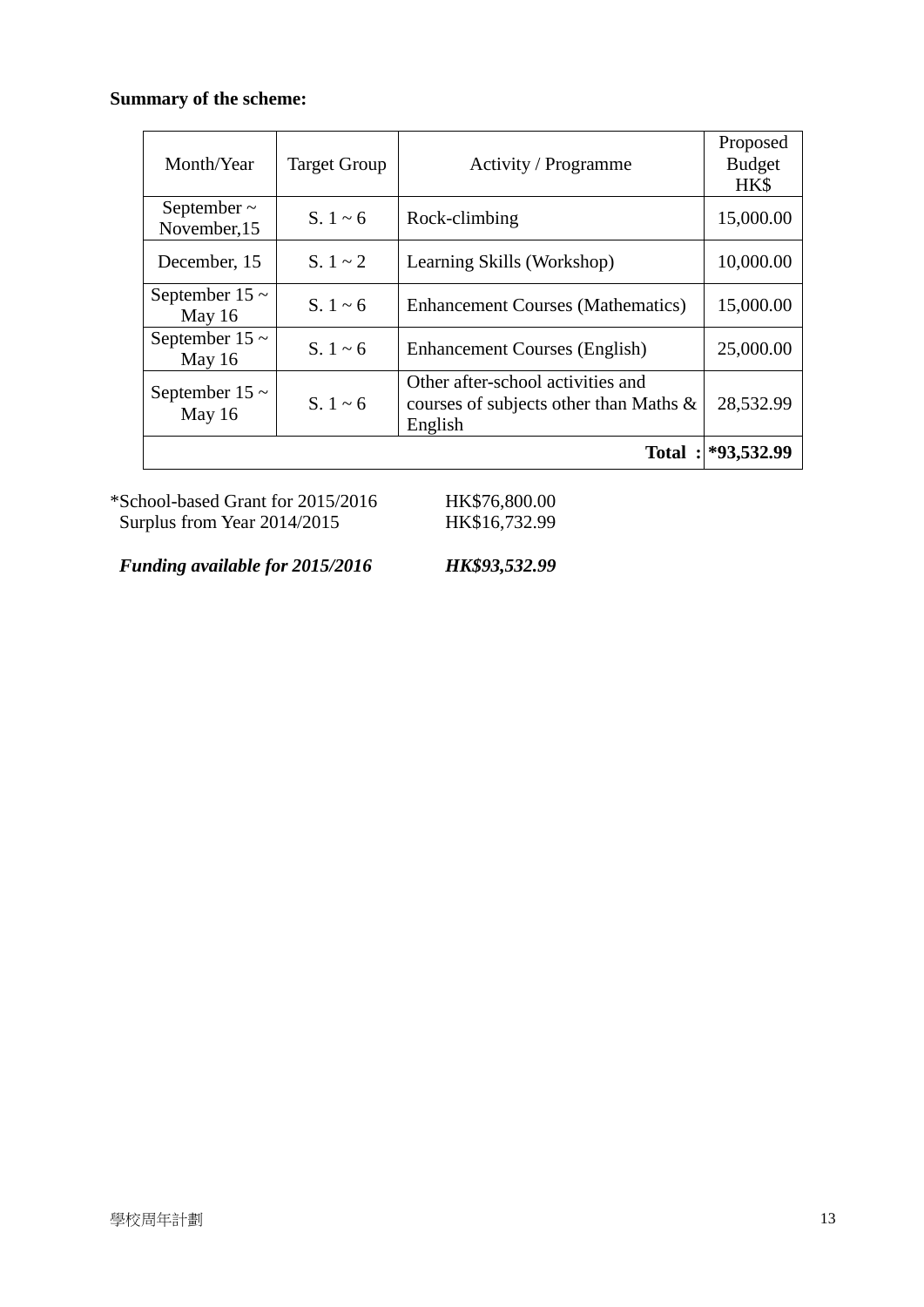## 學習支援津貼 2015/2016 財政預算

項目 項目 ありつい しんじょう 政府撥款 えんじょう 支出 \$450,000.00 聘請教學助理 (1) | \$163,800.00 聘請教學助理 (2) | \$168,756.00 聘請教學助理 (3)  $\qquad \qquad \qquad$  \$126,000.00 發展潛能學習小組 | \$10,000.00 外購服務 \$20,000.00 融合活動/體驗活動 \$65,000.00 融合活動獎品/小禮物 | おんなん | \$4,000.00 參考書/學習教材/文具 \$3,000.00 總預算 \$560,556.00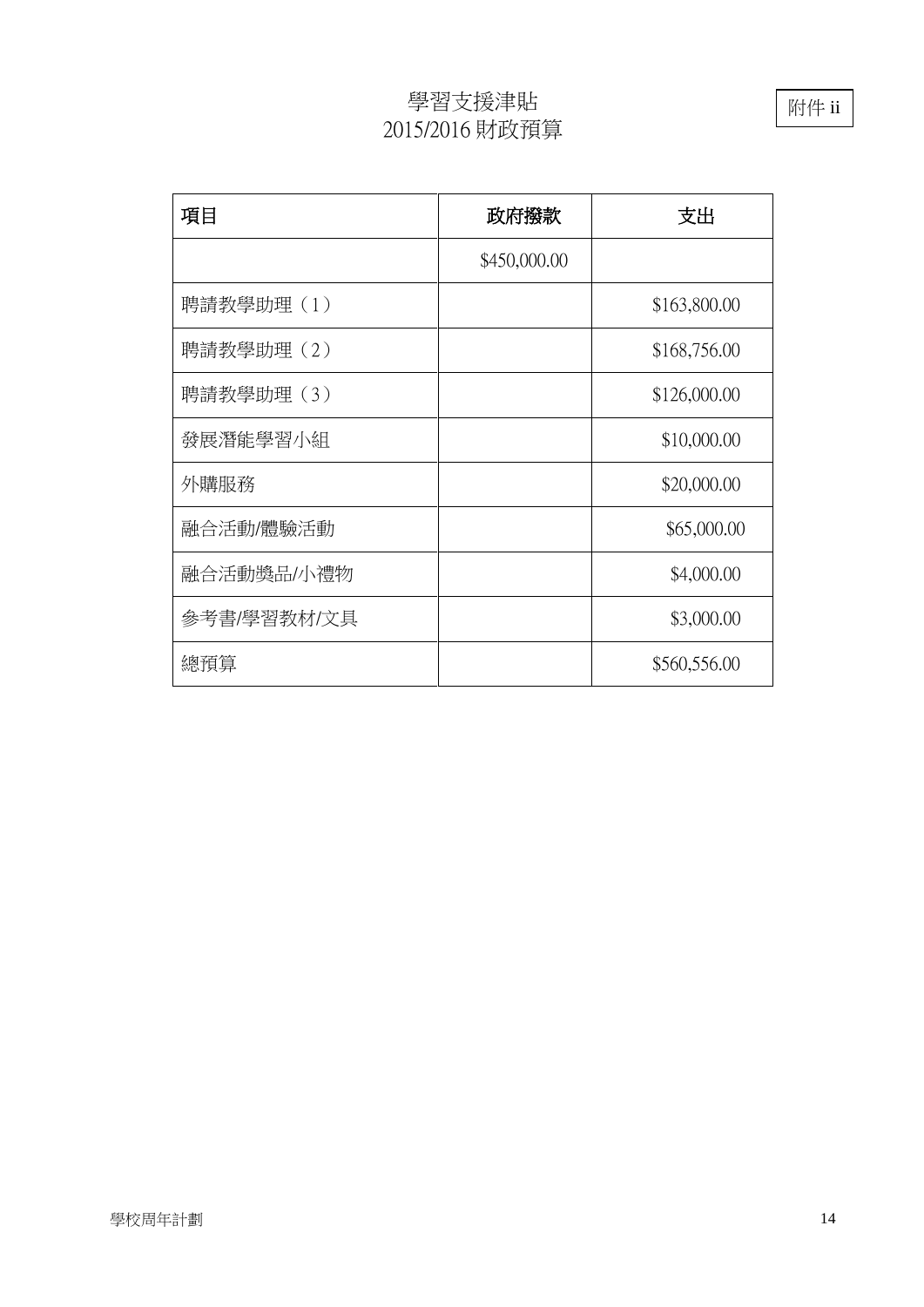# 資訊科技綜合津貼 **(Composite IT Grant) 2015**/**2016** 財政預算

| 項目              | 計劃內容          |              | 支出              |  |  |  |
|-----------------|---------------|--------------|-----------------|--|--|--|
| 保養及維護<br>1.     | 系統維護/保養<br>a. | \$26,000.00  | 合共:\$26,000.00  |  |  |  |
| 更新硬件及軟件<br>2.   | 硬件<br>a.      | \$166,360.00 | 合共:\$187,741.00 |  |  |  |
|                 | b. 軟件         | \$21,381.00  |                 |  |  |  |
| 外購服務費用<br>3.    | a. 上網費用       | \$36,960.00  | 合共: \$38,760.00 |  |  |  |
|                 | 網上系統費用<br>b.  | \$1,800.00   |                 |  |  |  |
| 4. 人力資源         | Ⅱ技術支援服務計劃     | \$10,000.00  | 合共:\$10,000.00  |  |  |  |
| 5. 其他           | a. 消耗品        | \$9,000.00   | 合共:\$14,000.00  |  |  |  |
|                 | b. 雜項         | \$5,000.00   |                 |  |  |  |
| 合共:\$276,501.00 |               |              |                 |  |  |  |

附件 iii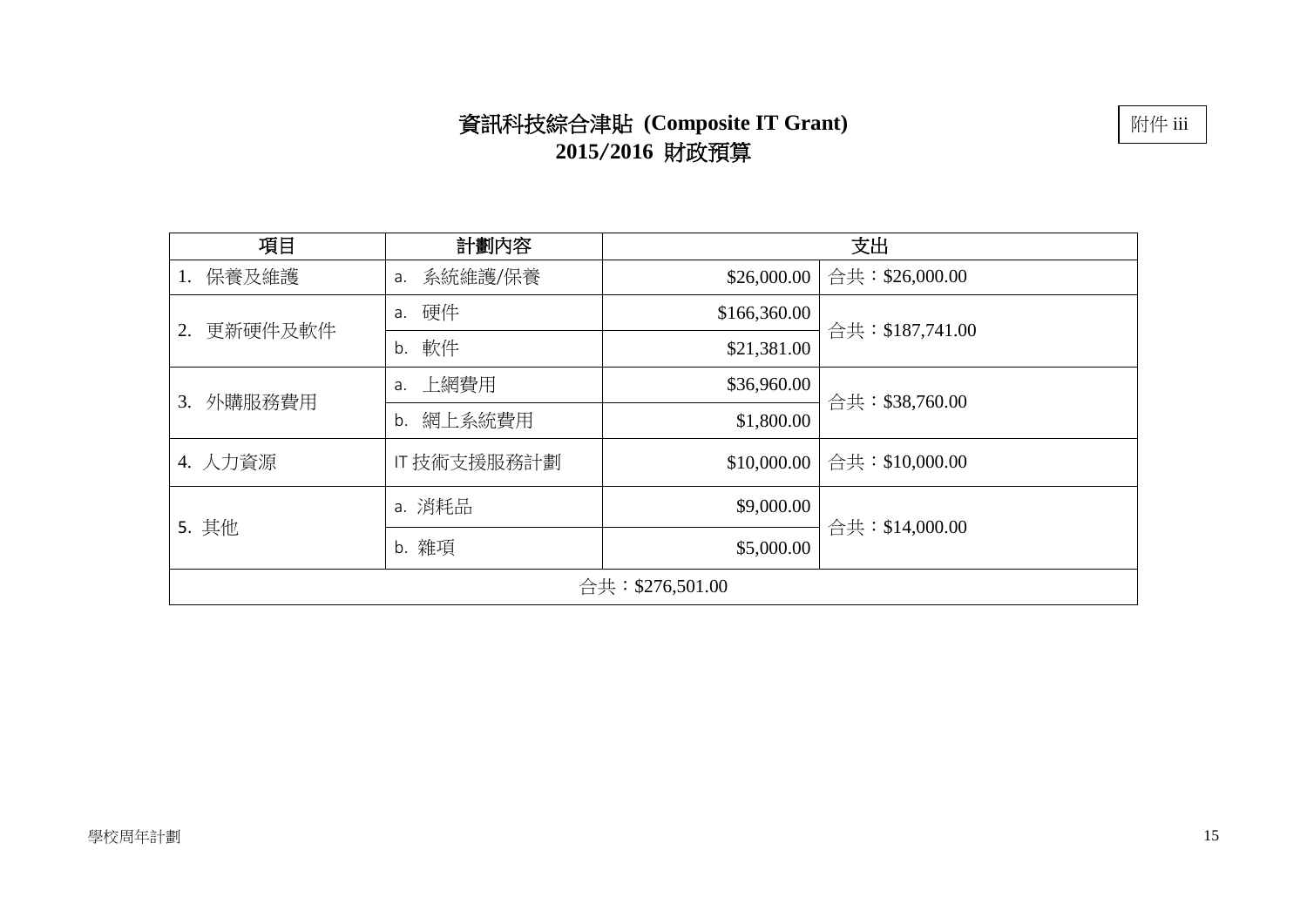### **Budget 2015 / 2016**

|                                                            | $Dr($ \$) | Cr(S)     | Balance (\$) |
|------------------------------------------------------------|-----------|-----------|--------------|
| Balance b/f                                                |           |           | 24,812.48    |
| Estimated grant in 2015 / 16 (6 ss $\omega$ \$5,206)       | 31,236.00 |           |              |
| English learning support & resources $-$ <i>Note 1</i>     |           | 20,000.00 |              |
| Other learning support & resources $-$ <i>Note</i> 2       |           | 18,000.00 |              |
| Life adaptation activities and resources $-$ <i>Note</i> 3 |           | 18,000.00 |              |
| Balance c/f                                                |           |           | 48.48        |

#### **Note 1**

English learning support & resources mainly include :

- supplementary exercise books
- **n** handouts
- $\blacksquare$  tutor fees
- **course** fees
- **stationery**

#### **Note 2**

Other learning support & resources mainly include :

- $\blacksquare$  supplementary exercise books
- **handouts**
- $\blacksquare$  tutor fees
- **COULD COULD COULD COULD COULD COULD COULD COULD COULD**
- **stationery**

Remarks : These are expenses on subjects other than English.

#### **Note 3**

Life adaptation activities and resources mainly include :

- activities that provide opportunities for students to familiarise themselves with the people and environment at school and / or outside school
- activities that nurture and develop students'social skills, confidence and self-esteem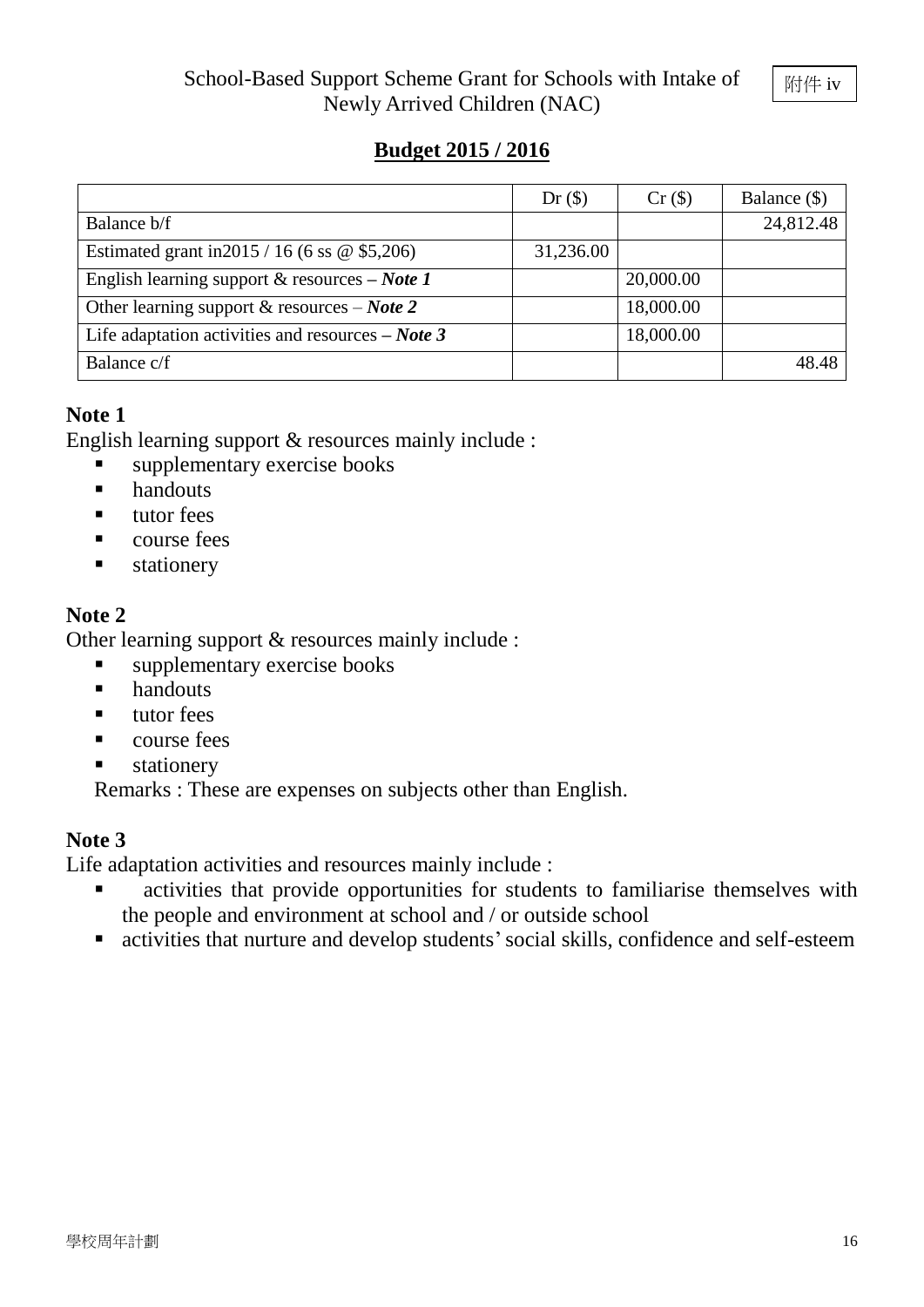# 高中課程支援津貼

# **2015**/**2016** 計劃書

| 項目       | 關注重點                          | 策略/工作                                                    | 預期成果                  | 時間表                | 所需資源                             | 成功準則                                             | 評估方法            | 負責人                            |
|----------|-------------------------------|----------------------------------------------------------|-----------------------|--------------------|----------------------------------|--------------------------------------------------|-----------------|--------------------------------|
| 課程<br>發展 | 發展新高中<br>課程                   | 聘用一名全職文<br>員,以分擔教師工作<br>量,讓教師有更多空<br>間發展課堂內外互<br>動教學。    | 減輕教師<br>處理教學<br>以外事務。 | 9/2015 至<br>8/2016 | \$261,197<br>(已包括<br>薪金及強<br>積金) | 70%以上教師有更充<br>足時間探討不同形式<br>的互動教學策略及為<br>電子學習作準備。 | 收集全體教師<br>意見及分析 | 楊威遜助理<br>校長                    |
|          | 發展新高中<br>校本評核及<br>優化學與教<br>策略 | 聘用一名教學助<br>理,以分擔教師部分<br>工作量,讓教師有更<br>多空間發展校本評<br>核及生涯規劃。 | 減輕教師<br>處理教學<br>以外事務。 | 9/2015 至<br>8/2016 | \$60,110<br>(已包括<br>薪金及強<br>積金)  | 發展高中通識教育科<br>兩個單元的學與教材<br>料。                     | 收集有關教師<br>意見及分析 | 胡雁璇主任<br>(通識教育<br>科)           |
|          | 實踐課堂外<br>自主學習                 | 高中英文、通識教育<br>及選修科利用網上<br>學習平台促進課堂<br>内外師生間互動討<br>論。      | 減輕教師<br>處理教學<br>以外事務。 | 9/2015 至<br>8/2016 | \$33,000                         | 80%以上教師利用網<br>上學習平台促進課堂<br>外師生間互動學習。             | 收集有關教師<br>意見及分析 | 陳偉基主任<br>(資訊科技<br>互動學習委<br>員會) |

附件 v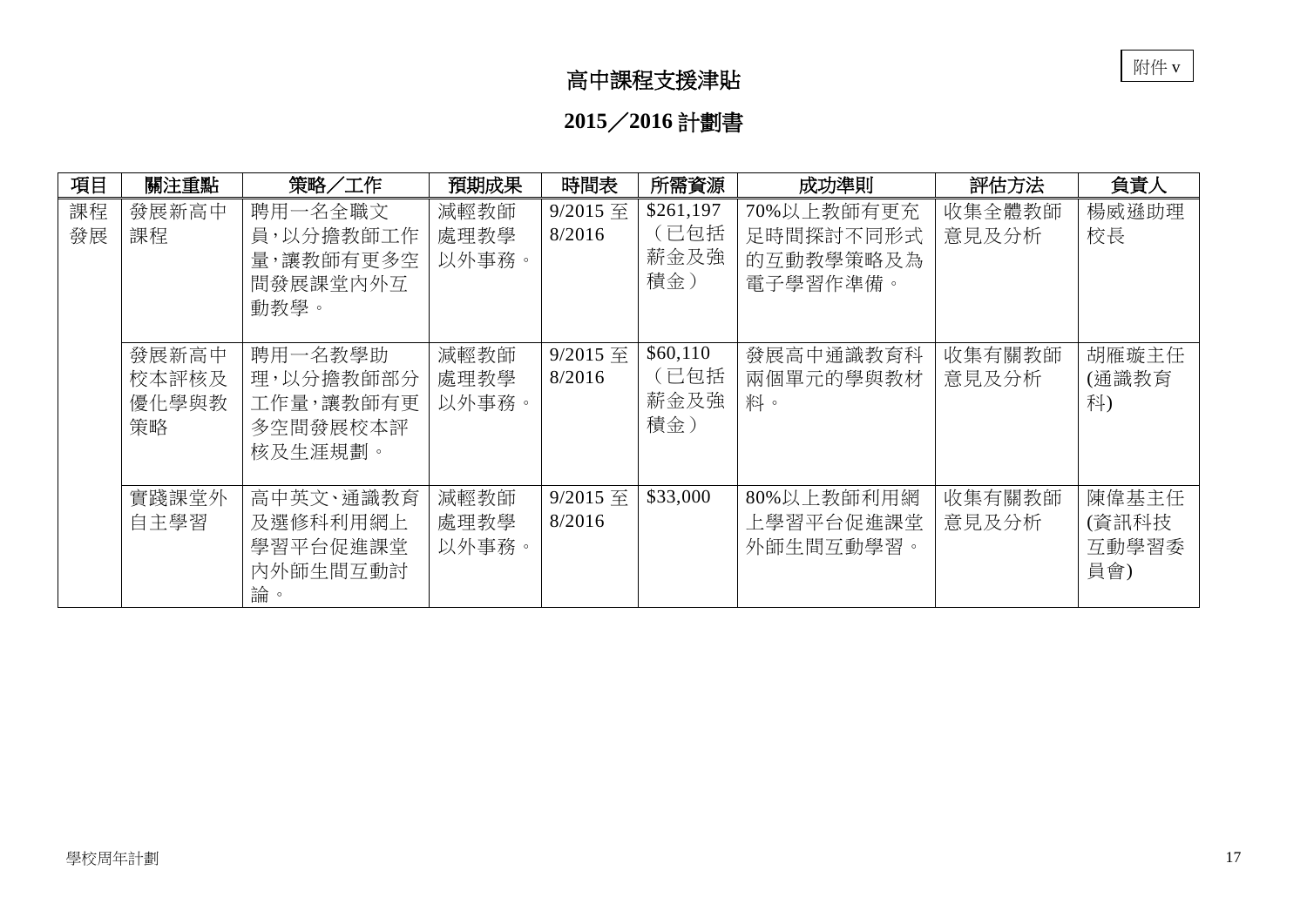附件 vi

#### 學 校 發 展 津 貼 **( C E G )**

## 2015/ 2016 計 劃 書

|              | 2015 / 2016 計劃書 |               |                |                                    |     |                                                                                            |                  |      |              |     |
|--------------|-----------------|---------------|----------------|------------------------------------|-----|--------------------------------------------------------------------------------------------|------------------|------|--------------|-----|
| 項目           | 關注重點            | 推行計劃          | 預期好處           | 推行時間表                              |     | 所需資源                                                                                       |                  | 表現指標 | 評估機制         | 負責人 |
| 學校活動發展<br>津貼 | <b>發展學生多元才藝</b> | 聘用校外之<br>專業導師 | 有專業導師指導        | 2015年9月至 足球<br>2016年8月,<br>為期12個月。 |     | \$400/小時<br>$(\hat{\pm} \bar{\text{H}} \text{ $}400 \text{ x } 150 \text{ hrs} = $60,000)$ | 60,000.00<br>\$. | 參與比賽 | 参加人數及<br>出席率 | 林蕊  |
|              | 2. 提高同學對課外活動之興趣 |               | 減輕教師的工作量<br>2. |                                    | 羽毛球 | \$250/小時<br>$(\hat{\pm} \bar{\text{H}} \text{ $} 250 \text{ x } 96 \text{ hrs} = $24,000)$ | \$<br>24,000.00  |      |              |     |
|              |                 |               |                |                                    |     | 合計                                                                                         | 84,000.00<br>\$  |      |              |     |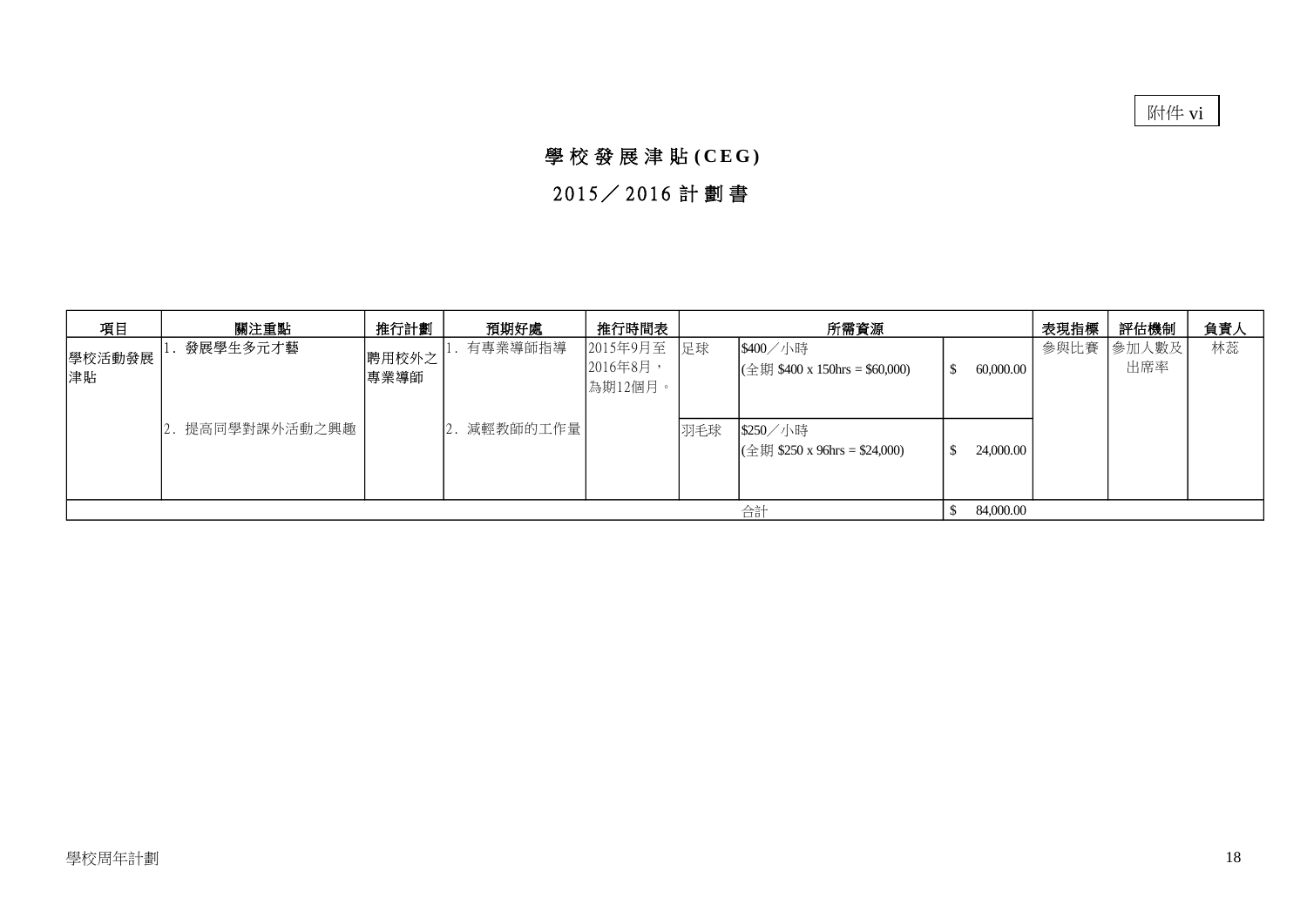#### 多元學習津貼



## **2015**/**2016** 至 **2017**/**2018** 學年三年計劃書

(為第七屆新高中學生增加選修科目選擇的措施及為他們提供資優教育課程)

| 教育局多元<br>學習津貼資      | 策略及預期效益                                                       | 課程名稱及<br>課程提供機構 | 修業期 | 目標<br>學生            |                         | 預計每學年涉及<br>的學生人數 |   | 學生學習的評估<br>成功指標                               | 負責<br>教師    |  |
|---------------------|---------------------------------------------------------------|-----------------|-----|---------------------|-------------------------|------------------|---|-----------------------------------------------|-------------|--|
| 助的課程                |                                                               |                 |     |                     | 17/18<br>16/17<br>15/16 |                  |   |                                               |             |  |
| 其他課程:<br>資優教育課<br>程 | 為籃球資優生提供抽<br>離式小組培訓,以加<br>從<br>強學生學習表現,<br>而提升學生自信心及<br>比賽成績。 | 外聘教練            | 全年  | 中四至中六<br>的學校運動<br>員 |                         | 8                | δ | 在學界比賽成績比<br>上年優異。<br>學生學業表現及自<br>G<br>信心有所提升。 | 張勵明<br>(統籌) |  |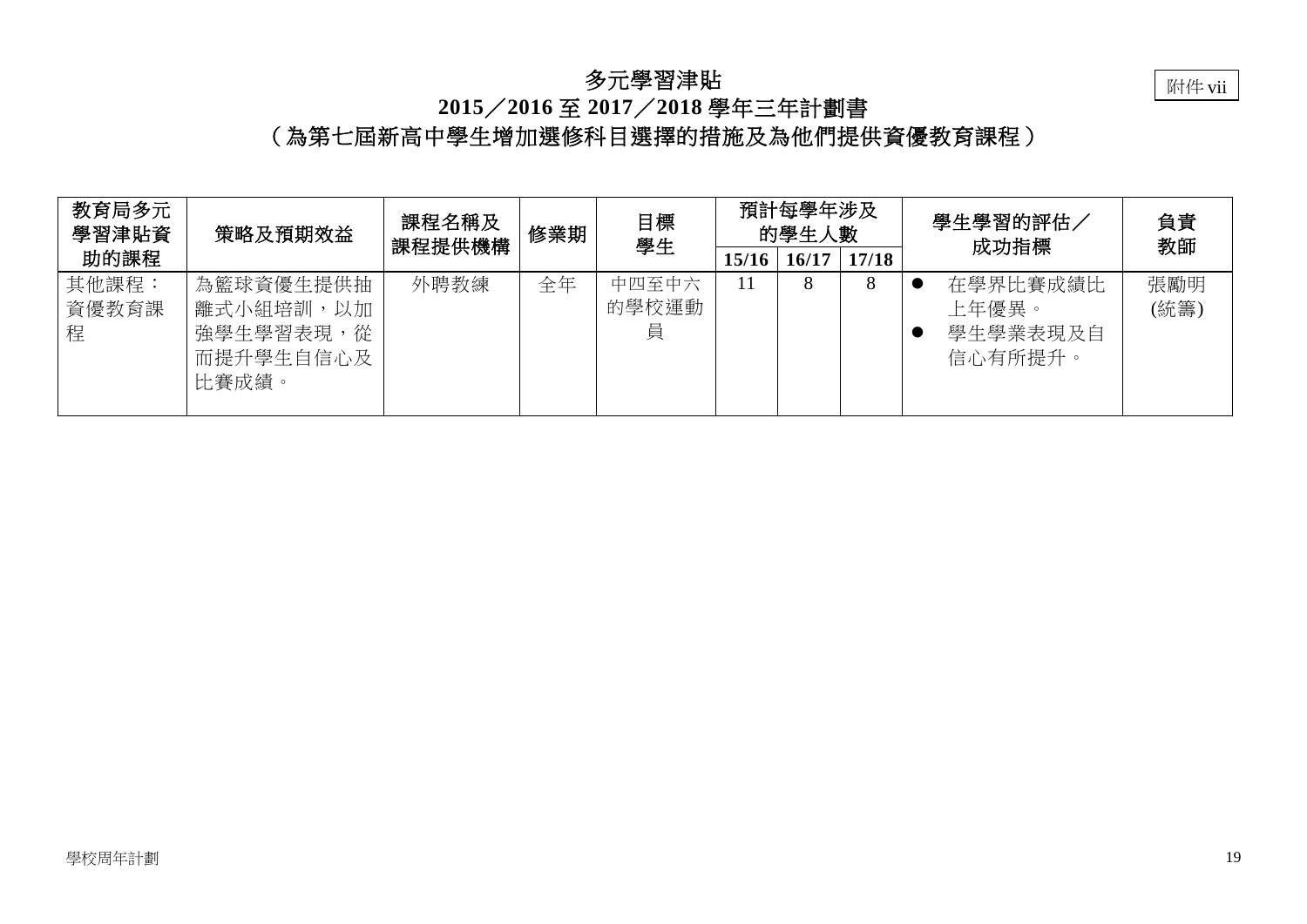# 多元學習津貼

## **2015**/**2016** 計劃書

(其他課程:資優教育課程)

| 範疇  | 課程               | 教學目的                                     | 目標學生<br>〔數量/級別<br>知選方式) | 修業期<br>開始日期                                                         | 預期產出              | 專責教師                   | 財政預算     |
|-----|------------------|------------------------------------------|-------------------------|---------------------------------------------------------------------|-------------------|------------------------|----------|
| 跨學科 | 為體育精英提<br>供個別指導。 | 為經校方甄選的<br>籃球運動員安排<br>小組培訓,提升<br>學生籃球表現。 | 中五:5人<br>中六:6人          | ● 由2015年9月至<br>2016年8月<br>每月提供不少於<br>16 小時額外籃球<br>培訓,以提升學<br>生籃球表現。 | 在學界比賽成<br>績比上年優異。 | 外聘教練<br>(負責教師:<br>李炳均) | \$63,000 |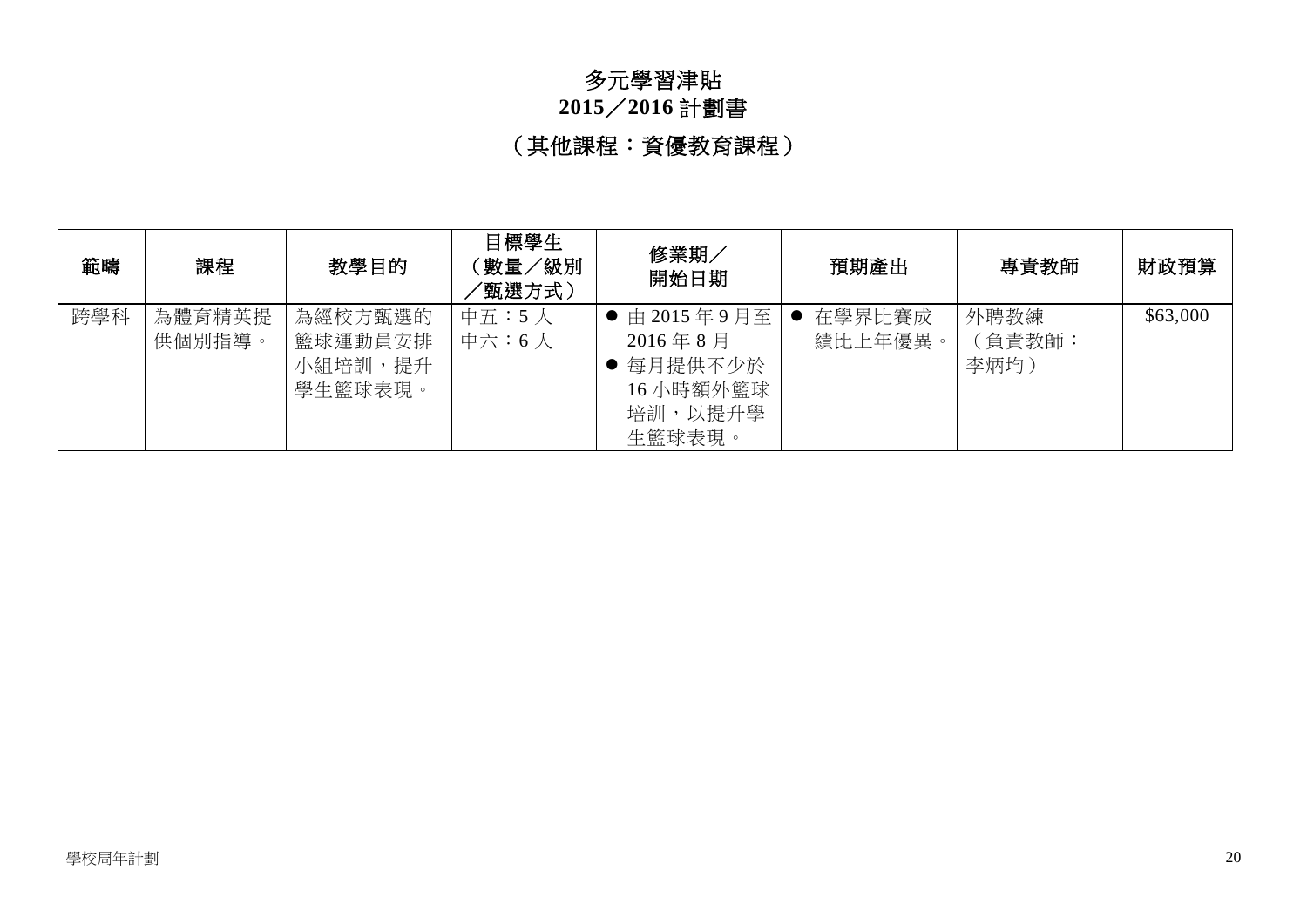附件 viii

# 支援非華語學生校本津貼計劃 2015/2016 財政預算

| 項目         | 政府撥款           | 支出             |
|------------|----------------|----------------|
|            | \$1,100,000.00 |                |
| 聘請中文教師     |                | \$408,720.00   |
| 聘請教學助理 (1) |                | \$176,904.00   |
| 聘請教學助理 (2) |                | \$167,580.00   |
| 聘請少數族裔助理   |                | \$138,600.00   |
| 課後支援       |                | \$60,000.00    |
| 學習活動       |                | \$80,000.00    |
| 外購服務       |                | \$48,000.00    |
| 參考書/學習教材   |                | \$20,000.00    |
| 總支出        |                | \$1,099,804.00 |
| 本年度結餘      |                | \$196          |